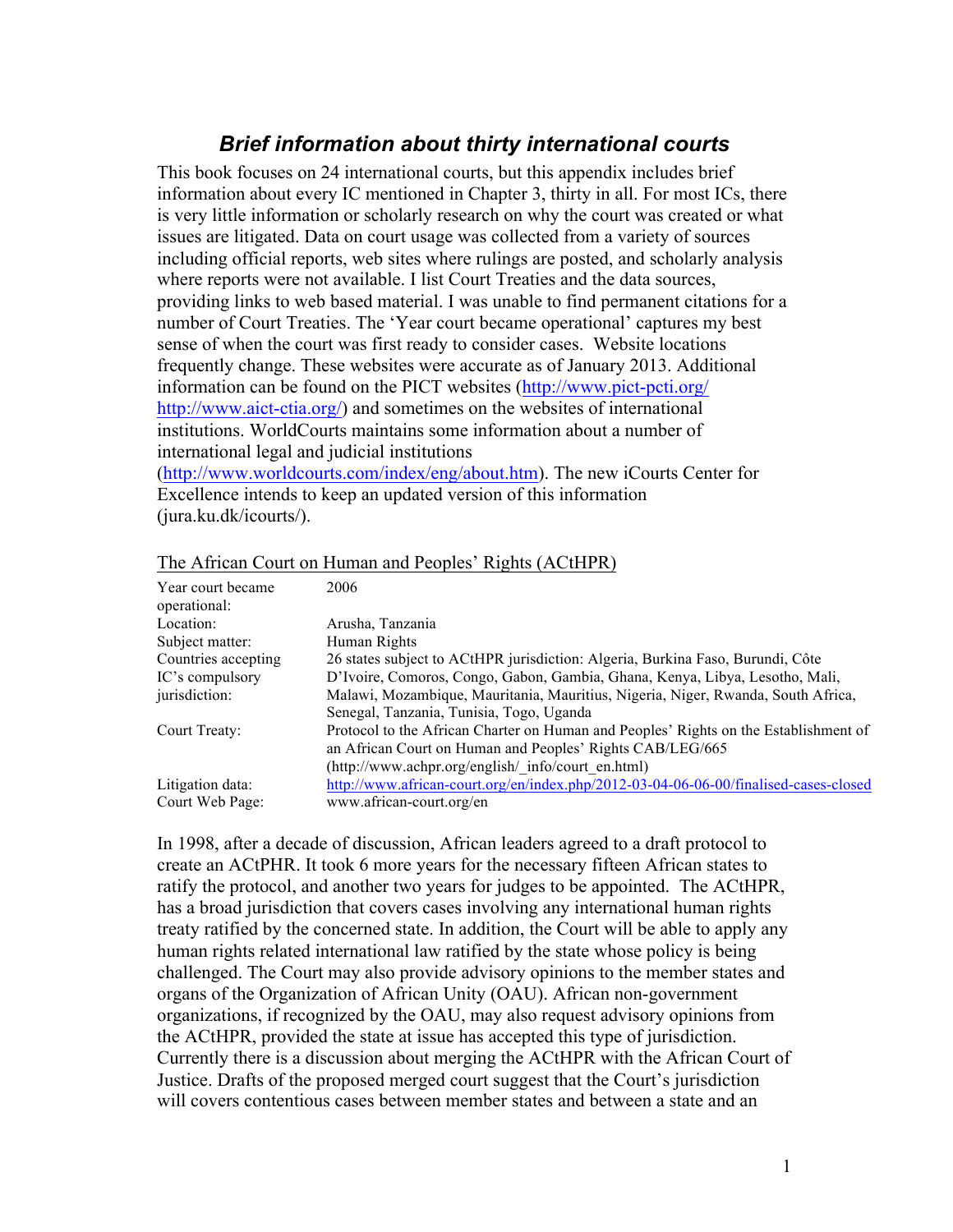OAU organ. It may even cover cases brought by individuals against a member state if the state has accepted jurisdiction for individual appeals. The proposed merger has slowed down the functioning of the ACtHPRs because it makes the ultimate jurisdiction of the court subject to question. The ACtHPR issued its first ruling on 15 December 2009; it denied itself jurisdiction for the case. Starting in 2011, the Court began issuing rulings in contentious cases, and rulings regarding provisional measures. As of 2012, 26 countries had accepted the court's authority and the court had issued twelve binding rulings (with more cases pending).

#### African Court of Justice

| Year court became<br>operational:                            | Not yet in existence, and likely to be merged with ACtHPR                                               |
|--------------------------------------------------------------|---------------------------------------------------------------------------------------------------------|
| Subject matter:                                              | General                                                                                                 |
| Countries potentially<br>falling under IC's<br>jurisdiction: | Members of Organization of African Unity                                                                |
| Court Treaty:                                                | Protocol of the Court of Justice of the African Union. Adopted in Maputo,<br>Mozambique, July 11, 2003. |
| Litigation data:                                             | none                                                                                                    |
| Court Web Page:                                              | http://www.africa-union.org/root/au/organs/Court of Justice en.htm                                      |

There is a Court Treaty for the African Court of Justice that suggests that this court would become an African version of the International Court of Justice (ICJ). The Court Treaty envisions that member states, the Commission, the Parliament and the Assembly, as well as other third parties given permission to do so by the Assembly can seize the court. Most of the rulings will be advisory, but in some cases the rulings will be binding. Like the ICJ, only states that have signed on to the Court's jurisdiction can seize the African Court. These provisions are likely to change before the court is finally constituted. There is a proposal to create a criminal chamber, and the African Court is likely to merge with the ACtPHR.

# Andean Tribunal of Justice (ATJ)

| Year court became<br>operational:                    | 1984                                                                                                    |
|------------------------------------------------------|---------------------------------------------------------------------------------------------------------|
| Location:                                            | Quito, Ecuador                                                                                          |
| Subject matter:                                      | Economic Agreement                                                                                      |
| Countries accepting IC's<br>compulsory jurisdiction: | Bolivia, Colombia, Ecuador, Peru and Venezuela (withdrew 2005)                                          |
| Court Treaty:                                        | Treaty Creating the Court of Justice of the Cartagena Agreement (Amended by the<br>Cochabamba Protocol) |
|                                                      | http://www.comunidadandina.org/INGLES/normativa/ande_trie2.htm                                          |
| Litigation data:                                     | ATJ's website under Estadísticas: http://www.tribunalandino.org.ec/                                     |
|                                                      | Andean decisions available at:<br>http://www.comunidadandina.org/canprocinternet/procedimientos.aspx    |
| Court Web Page:                                      | http://www.tribunalandino.org.ec/                                                                       |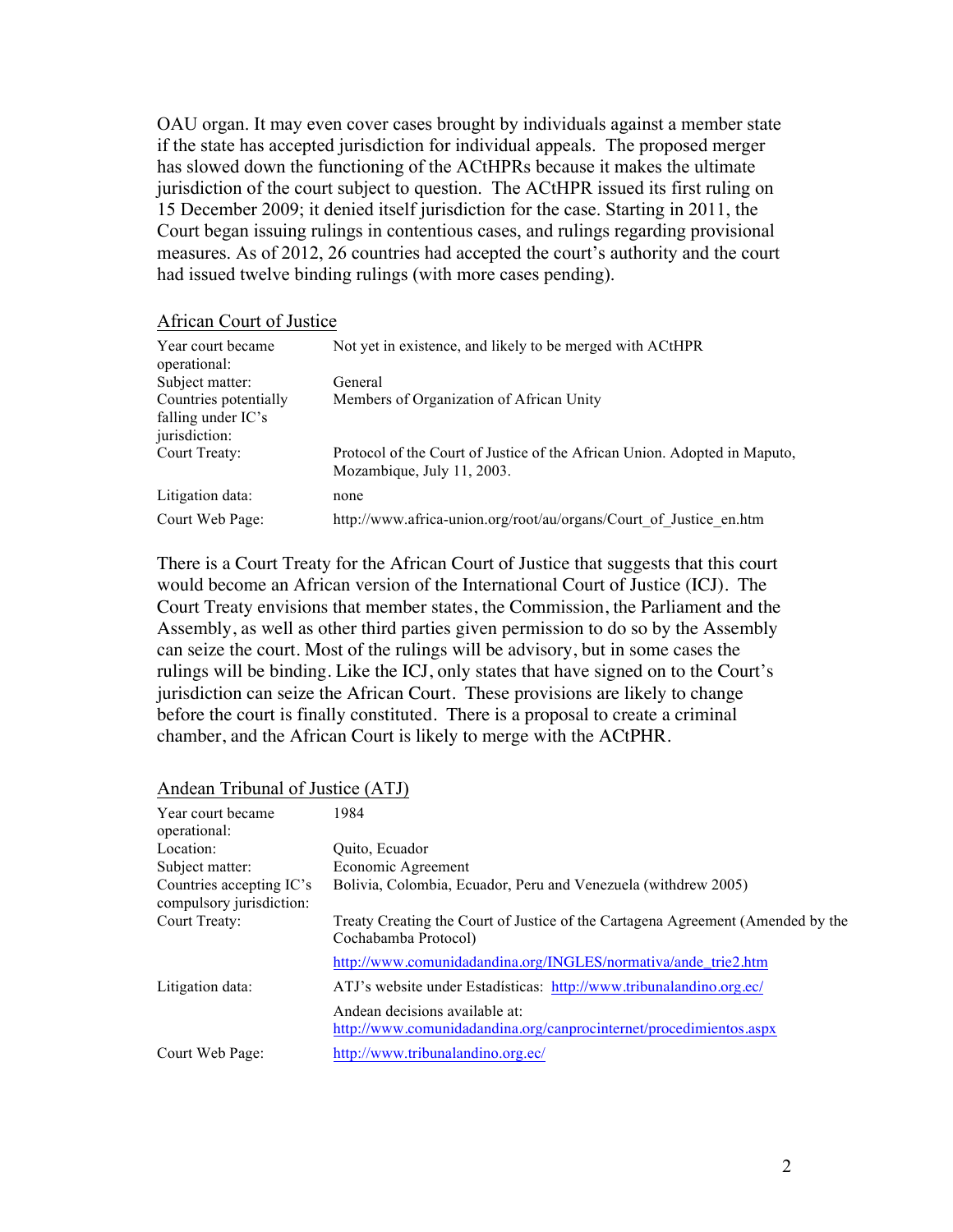The Andean Tribunal of Justice (ATJ) is the judicial body of the Andean Community. The Andean Community (Comunidad Andina), previously known as the Andean Pact or Andean Common Market, is a sub-regional economic integration organization, originally created by the Cartagena Agreement of May 26, 1969. The Cartagena Agreement was subsequently modified in 1987 by the Quito Protocol (the Andean Pact Treaty), by the Trujillo Act of March 10, 1996, and by the Protocol of Sucre signed on June 25, 1997. The original Andean Pact did not include a Court. Member states added the court in 1984, using the European Court of Justice as a model. Member states expanded the Tribunal's jurisdiction in 1996 in the Cochabamba Protocol. The mission of the ATJ is to ensure the respect of Community law, settle disputes about Community law, and facilitate a uniform interpretation of Andean rules across countries. The jurisdiction of the ATJ is divided into three types of cases. Nullification suits allow the ATJ to review decisions of the Commission of the Andean Community, a quasi-legislative organ of the Andean Community, and the Andean Secretariat. These include Secretariat decisions regarding the legality of state safeguards. The 1996 reforms authorized the ATJ to hear complaints regarding the Andean Secretariat's failure to act. Noncompliance cases involve challenges to member state compliance with Community law. These complaints are first raised to the General Secretariat, which investigates and usually pursues the case. Since 1996 private litigants can also raise noncompliance suits first with the Secretariat and then directly in front of the ATJ. Preliminary ruling references lead to binding interpretations of Community law that national judges then apply. As of 2007, most preliminary ruling references had involved Andean intellectual property law. All decisions of the ATJ are directly applicable within member States without the need of further incorporation into domestic law. As of 2010, the ATJ had issued over 2000 rulings.

|--|

| Year court became<br>operational: | 2003                                                                                                                                                                       |
|-----------------------------------|----------------------------------------------------------------------------------------------------------------------------------------------------------------------------|
| Location:                         | Unclear                                                                                                                                                                    |
| Subject matter:                   | Economic Agreement                                                                                                                                                         |
| Countries accepting IC            | Bahrain, Dijbouti, Egypt, Iraq, Jordan Kuwait, Lebanon, Libya, Mauritania, Oman,                                                                                           |
| compulsory jurisdiction:          | Palestine, Qatar, Saudi Arabia, Syria, Somalia, Sudan, Tunisia, United Arab<br>Emirates, Yemen (Algeria & Comoros had yet to ratify the agreement)                         |
| Court Treaty:                     | Unified Agreement for the Investment of Arab Capital in the Arab Region League<br>of Arab States (1982). <i>Economic Documents</i> , No. 3 (Tunis: League of Arab States). |
| Litigation data:                  | No litigation to date                                                                                                                                                      |

The draft statute for the Arab Investment Court came into force 2 February 1985, but the court only became operational in 2003 when the Arab League's Economic and Social Council decided to activate it.<sup>1</sup> The investment agreement defines the legal terms governing investment, and it indicates that conciliation and arbitration are the first means for dispute settlement. The investment dispute tribunal serves as a regional alternative to arbitration in France or elsewhere, but it also hears a

 <sup>1</sup> (Ben Hamida, 2006: 700)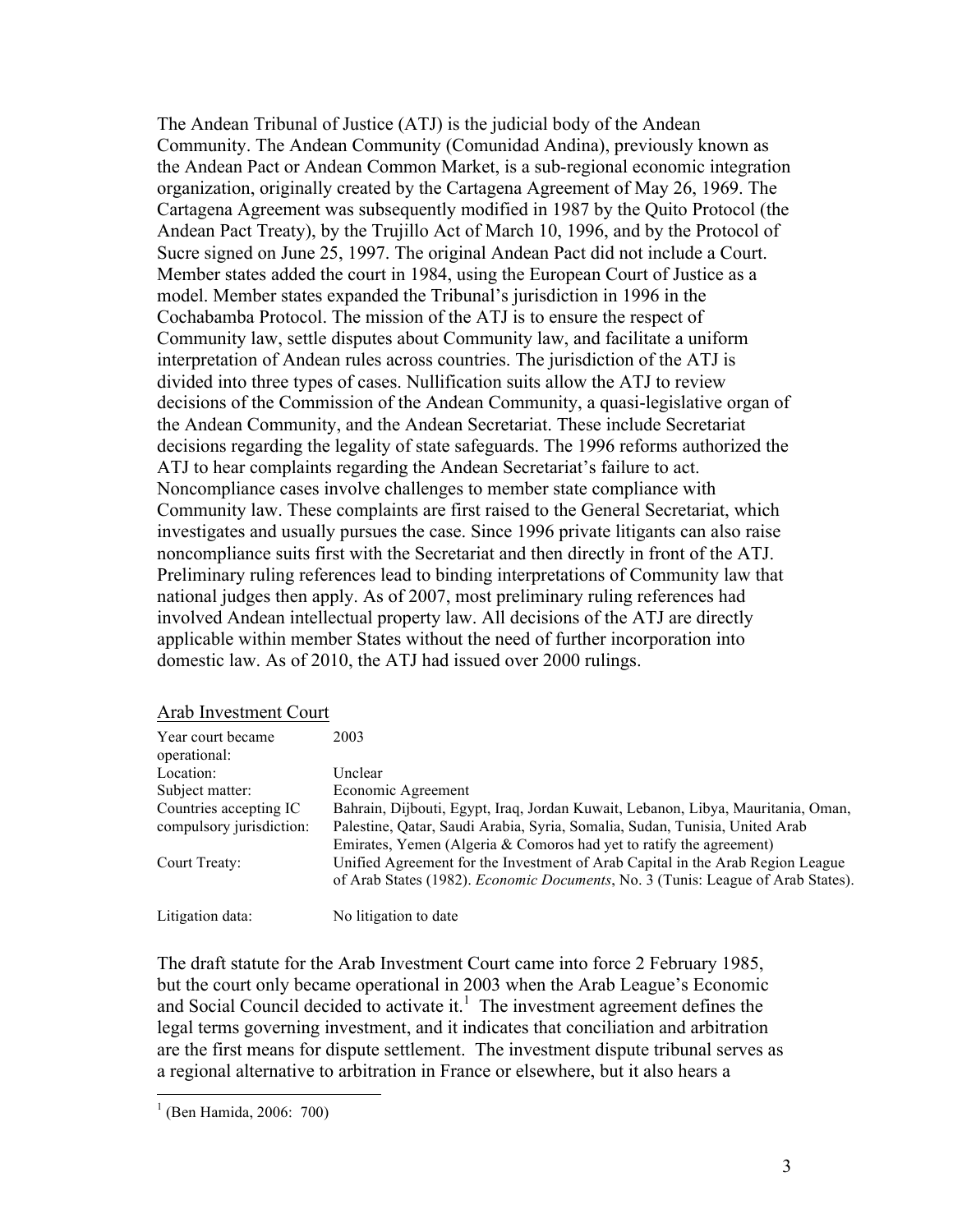broader range of investment complaints including charges of abusive customs treatment and even a challenge to a domestic ruling that according to the plaintiff was linked to an investment dispute. The Arab Investment Court can be appealed to when an arbitration agreement is not implemented in three months time. The Court issued its first ruling in 2004. Since this is the first court of the Arab League, designed to adjudicate disagreements among Arab states, some see it as a kernel for building more international courts.

| Year court became<br>operational:                  | Supposedly operational in 2001                                                                                                                                                                |
|----------------------------------------------------|-----------------------------------------------------------------------------------------------------------------------------------------------------------------------------------------------|
| Location:                                          | Nouakchott, Mauritania                                                                                                                                                                        |
| Subject matter:                                    | Economic Agreement                                                                                                                                                                            |
| Countries accepting IC<br>compulsory jurisdiction: | Algeria, Libya, Mauritania, Morocco, Tunisia                                                                                                                                                  |
| Court Treaty:                                      | Statute of the Judicial Organ of the Arab Maghreb Union. Available in Documents<br>fondamentaux de l'Union de Maghreb Arabe, General Secretariat, Rabat Ed Maarif<br>El Djaddid (Rabat 1994). |
| Litigation data:                                   | No litigation to date                                                                                                                                                                         |

#### Arab Maghreb Union Instance Judiciaire

Established by the Treaty of Marrakech, the Court's jurisdiction will cover disputes concerning the interpretation and application of the Treaty and other legal instruments adopted by the Arab Maghreb Union. The Court will also be able to adjudicate disputes between member states. Only the Presidential Council or a member state may bring such disputes to the Court. The current court treaty does not authorize private parties to initiate litigation. The Court will be able to issue advisory opinions at the request of the Presidential Council. As of 20120, this legal system was not yet operational. The court treaty could well be revised before the court is created. For more, see: http://www.aictctia.org/courts\_subreg/amu/amu\_home.html.

#### Association of Southeast Asian Nations (ASEAN)

| Year court became<br>operational:                  | Not yet operational                                                                                                                                                        |
|----------------------------------------------------|----------------------------------------------------------------------------------------------------------------------------------------------------------------------------|
| Subject matter:                                    | Primarily Economic, but it also has security and cultural agreements                                                                                                       |
| Countries accepting IC<br>compulsory jurisdiction: | Brunei Darussalam, Cambodia, Indonesia, Laos, Malaysia, Myanmar, Philippines,<br>Singapore, Thailand, Vietnam                                                              |
| Court Treaty:                                      | Protocol on Enhanced Dispute Settlement Mechanism:<br>http://www.asean.org/communities/asean-economic-community/item/the-1996-<br>protocol-on-dispute-settlement-mechanism |
| Litigation data:                                   | http://www.aseansec.org/20440.htm                                                                                                                                          |
| Court Web Page:                                    | http://www.aseansec.org/index2008.html                                                                                                                                     |

Founded in 1967, the Association of Southeast Asian Nations is a general organization to facilitate cooperation among member states. In 1992, members launched the ASEAN Free Trade Area (AFTA). The vision statement of the organization aims to eliminate tariff and non-tariff barriers among member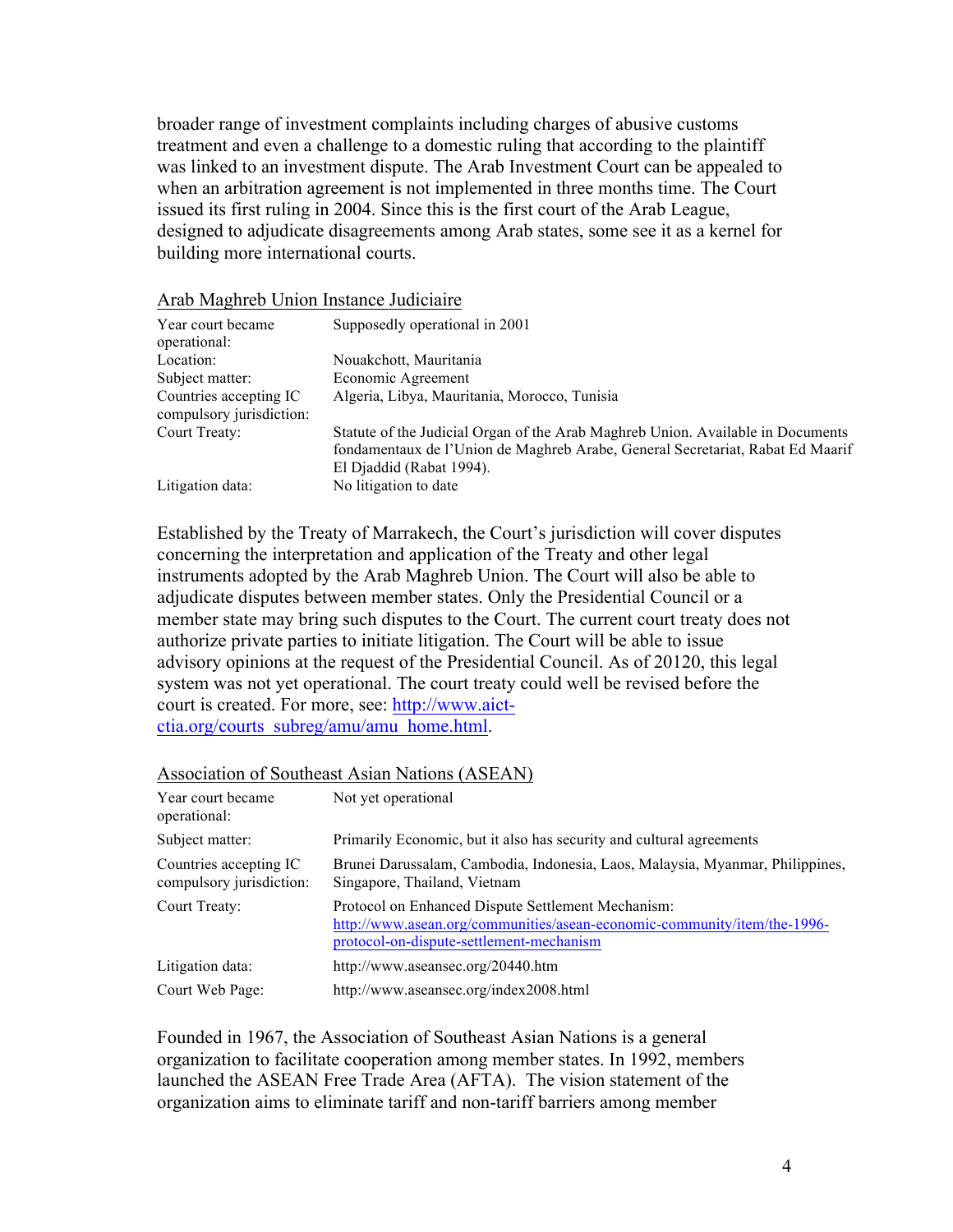countries. Member states signed the ASEAN Charter on 20th November 2007, in which they agreed to create a dispute settlement system. So far, the organization has been able to eliminate many tariffs, and lay the beginning foundations for an economic and monetary union, and for enhanced coordination transportation infrastructure. In 2008 ASEAN states agreed to a redesigned dispute settlement system, as part of a revived economic initiative. On 9 April 2010, states finally signed the protocol for the dispute settlement system and governments again affirmed their commitment to establish this system in October of 2012. The dispute settlement system will hear disputes regarding the ASEAN charter, and other ASEAN agreements (unless the agreement identifies an alternative dispute resolution system). The economic part of the ASEAN system is modeled on the WTO, with cases first mediated, then arbitrated by ad hoc panels. Panel reports can be appealed by the litigant states to an appellate body composed of seven permanent appointees (3 of whom will hear the appeal). It is not clear how much authority the arbitral bodies will have. One challenge for the dispute settlement system is that one of the fundamental principles of ASEAN is non-interference in internal affairs of other member states. It is also possible that arbitral bodies may be required to respect the internal procedures within litigating states.

| Year court became<br>operational:                    | 1974                                                                                                                                                                                                                                                                                                                                       |
|------------------------------------------------------|--------------------------------------------------------------------------------------------------------------------------------------------------------------------------------------------------------------------------------------------------------------------------------------------------------------------------------------------|
| Location:                                            | Brussels, Belgium                                                                                                                                                                                                                                                                                                                          |
| Subject matter:                                      | Economic                                                                                                                                                                                                                                                                                                                                   |
| Countries accepting IC's<br>compulsory jurisdiction: | Luxembourg, the Netherlands, Belgium                                                                                                                                                                                                                                                                                                       |
| Court Treaty:                                        | The Treaty Establishing the Benelux Economic Union 381 U.N.T.S. 165<br>(1960). A special Treaty was adopted for the court March 31, 1965, and<br>modified via protocols June 10, 1981 and November 23 1984. The updated<br>treaties are available as the Le Traité du 31 mars 1965.<br>http://www.courbeneluxhof.be/fr/basisdocumenten.asp |
| Litigation data:                                     | http://www.courbeneluxhof.be/fr/arresten lst.asp                                                                                                                                                                                                                                                                                           |
| Court Web Page:                                      | http://www.courbeneluxhof.be/fr/index.asp                                                                                                                                                                                                                                                                                                  |

#### Court of Justice of the Benelux Economic Union (BCJ)

Codified in 1958, the Treaty establishing the Benelux Economic Union aims to promote economic cooperation between Belgium, Luxembourg, and the Netherlands. Since all three countries are members of the European Union, the Benelux union works to create common positions on European Union issues, and to coordinate economic legislation in areas not governed by European Community law. The original Benelux treaty envisioned a court, but only in 1965 was the treaty establishing a Benelux court created. The court did not actually start to function until 1 January 1974, perhaps because there were no cases to adjudicate until a body of Benelux secondary rules had been created. Formally speaking, the Benelux Court is not part of the Benelux institutions, although its jurisdiction is concurrent to the Benelux system. The court is composed of judges from the supreme courts of the three member states, and its primary objective is to create a uniform interpretation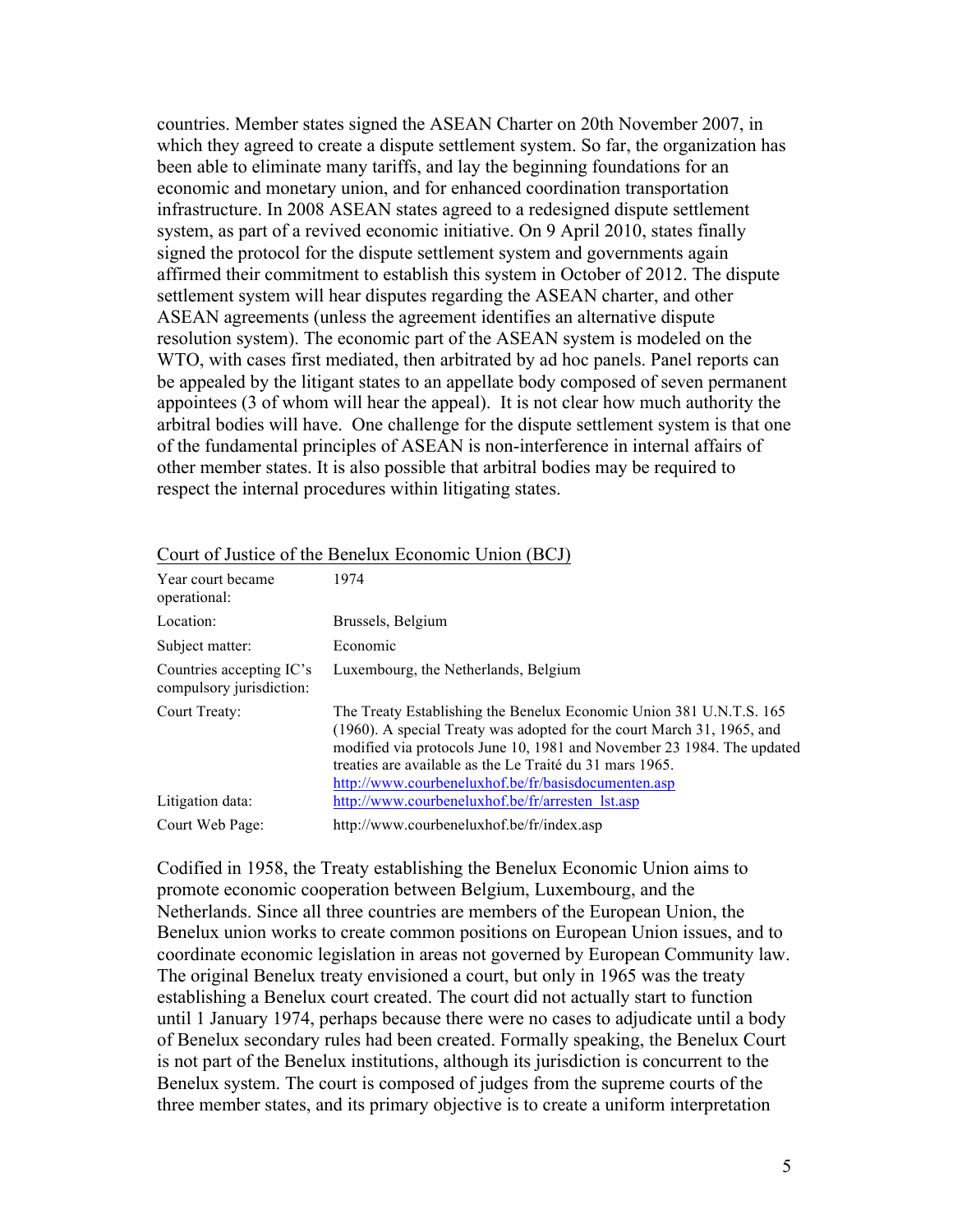for legal rules the countries have in common. Today, Benelux law regulates a number of economic issues such as trademarks, protection of designs, penalties for intellectual property violations, motor vehicle insurance, movement of persons, and the protection of birds. National courts in the three contracting states can request the BCJ to render preliminary rulings over legal issues that touch on the Treaty. The rulings given by the BCJ are binding. Member states can seek advisory opinions about the interpretation of common rules. Most of the Benelux litigation involves intellectual property issues. Between its founding through 2009, the Benelux Court had issued 139 binding decisions and 1 advisory decision. The original Benelux Economic Union treaty expires in 2010, but it has been replaced by a new treaty of June 17, 2008, which generally refers to provisions of the original treaty. The court is slated to exist as long as the Benelux Union exists.

| Caribbean Court of Justice (CCJ) |
|----------------------------------|
|----------------------------------|

| Year court became<br>operational:                    | 2001 formally established, 2005 began operation                                                                                                                                                                                            |
|------------------------------------------------------|--------------------------------------------------------------------------------------------------------------------------------------------------------------------------------------------------------------------------------------------|
| Location:                                            | Port of Spain, Republic of Trinidad and Tobago                                                                                                                                                                                             |
| Subject matter:                                      | Economic; As a Replacement for the Privy Council it can hear a broad range of<br>appeals                                                                                                                                                   |
| Countries accepting IC's<br>compulsory jurisdiction: | 12 members: Antigua & Barbuda; Barbados; Belize; Grenada, Guyana, Jamaica, St.<br>Kitts & Nevis, St. Lucia, Suriname, Trinidad & Tobago, Dominica, St. Vincent &<br>The Grenadines                                                         |
| Court Treaty:                                        | Agreement Establishing the Caribbean Court of Justice<br>http://www.caribbeancourtofjustice.org/court_instruments.html (this agreement<br>repeats provisions found in http://www.caricom.org/jsp/community/revised treaty-<br>$text.pdf$ ) |
| Litigation data:                                     | http://www.caribbeancourtofjustice.org/judgments.html                                                                                                                                                                                      |
| Court Web Site:                                      | http://www.caribbeancourtofjustice.org/default.htm                                                                                                                                                                                         |

The CCJ is the court of the Caribbean Community, for which it has exclusive jurisdiction to adjudicate disputes between member states and between a member state and the community. As a court of the Caribbean Community, the CCJ can render preliminary rulings at the request of national courts of member states, and provide advisory opinions in response to applications by nationals of member states regarding the Treaty. The CCJ also replaced the Judicial Committee of the Privy Council and functions as the court of final appeal for the states that have ratified the Agreement Establishing the CCJ. A number of Caribbean countries have chosen the Eastern Caribbean Supreme Court as an alterative to the CCJ (see the entry in this appendix). Most of the CCJ's rulings have been appeals of national judicial decisions and thus decisions rendered in the role of a replacement Privy Council. Many of these cases involve the death penalty. But the CCJ has also exercised original jurisdiction as a dispute resolution body in cases involving private actors and state or Community institutions. The CCJ issued its first ruling in 2005, and by the end of 2011 it had issued 59 rulings.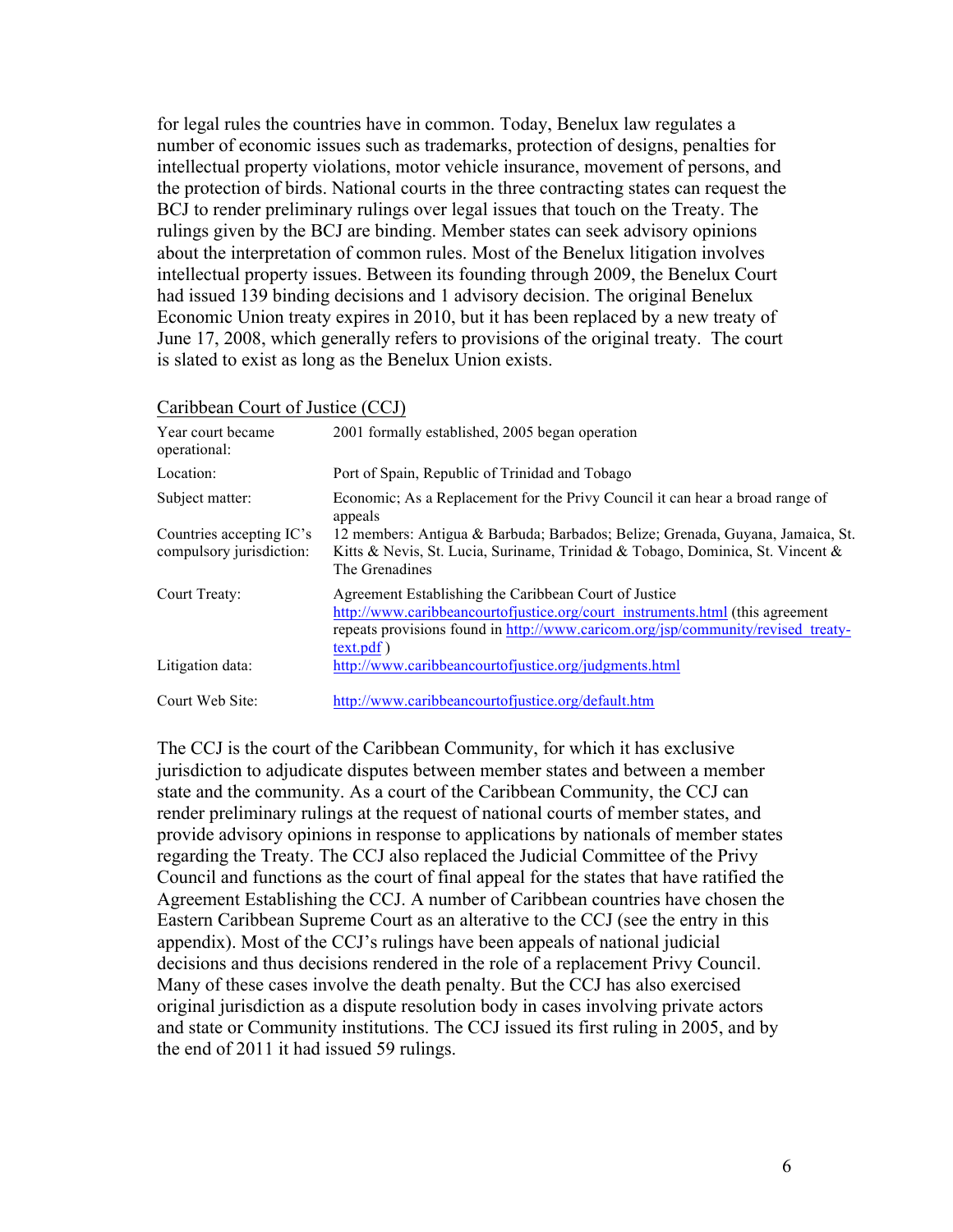| Year court became<br>operational:                     | 2000                                                                                                                                                                                             |
|-------------------------------------------------------|--------------------------------------------------------------------------------------------------------------------------------------------------------------------------------------------------|
| Location:                                             | N'Djamena, Chad                                                                                                                                                                                  |
| Subject matter:                                       | Economic                                                                                                                                                                                         |
| Member States:                                        | Cameroon, Central African Republic, Chad, Republic of Congo, Equatorial<br>Guinea, Gabon                                                                                                         |
| Countries accepting<br>IC compulsory<br>jurisdiction: | Convention Governing the Court of Justice of the<br>CEMAC (July 5, 1996) supplemented by various rules of procedure<br>available at http://www.aict-ctia.org/courts_subreg/cemac/cemac_docs.html |
| Litigation data:                                      | Not available                                                                                                                                                                                    |
| Court Web Site:                                       | Not available                                                                                                                                                                                    |

The Central African Economic and Monetary Community (CEMAC) is the name given to what was a relaunching in 1994 of the Customs and Economic Union of Central Africa (UEAC/UDEAC created in 1964). This community encompasses the Economic Union of Central Africa (UEAC) and the Monetary Union of Central Africa (UMAC), and it includes members of the Central African Franc Currency zone. The Court's role is somewhat different under each monetary system. The CEMAC court has both a Judicial Chamber and Chamber of Auditors. Modeled on the European Court of Justice, the CEMAC Court's jurisdiction covers disputes between member states concerning the Community law, and disputes involving organs of the community. The Judicial Chamber of CEMAC also allows member states, the Executive Secretary, organs of the community and any legal person to have standing regarding cases that affect them, but its role in these cases varies. Sometimes the CEMAC court is a first instance body, and other times a last instance or appellate body. Overall, there are many avenues for litigants to use to challenge conflicting state laws and practices. Also, any national court within a member states may refer questions regarding the interpretation of the community law to the Court, and national courts of last instance must refer cases involving community law. Business transactions within many CEMAC member states are regulated by the OHADA system. Although the CEMAC Court is the ultimate arbiter of community law, litigants may choose between applying the community law or OHADA law, thereby also choosing the forum in which disputes will be resolved. Information about the CEMAC court is hard to find, although the *PICT* website reports that the court has decided a number of cases since it was founded. For more see: http://www.aict-ctia.org/courts\_subreg/cemac/cemac\_home.html

Central American Court of Justice (CACJ)

Year court became operational: 1994 Location: Managua, Nicaragua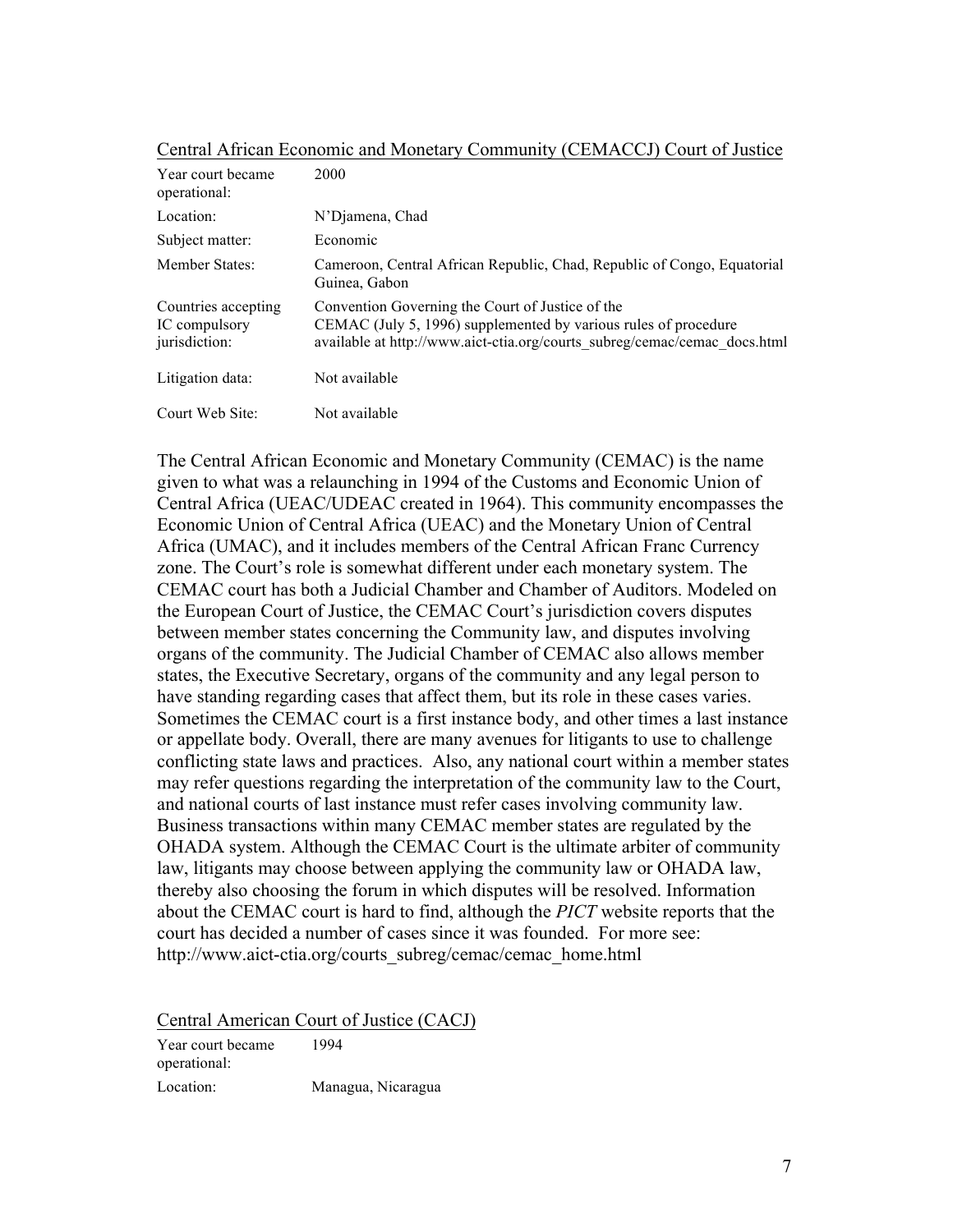| Subject matter:                                         | Economic; General                                                            |
|---------------------------------------------------------|------------------------------------------------------------------------------|
| Countries accepting<br>IC's compulsory<br>jurisdiction: | El Salvador, Guatemala, Honduras, and Nicaragua                              |
| Court Treaty:                                           | Statute of the Central American Court of Justice 34 <i>I.L.M.</i> 921 (1995) |
| Litigation data:                                        | http://portal.ccj.org.ni/ccj2/Jurisprudencia/tabid/59/Default.aspx           |
| Court Web Site:                                         | http://portal.ccj.org.ni/ccj2/                                               |

This body is in many ways a resurrection of the Central American Court of Justice (1907-1917). The CACJ was intended to promote regional integration of the member states of the Organization of Central American States, resolve disputes, and interpret the laws of the organization. Signatory states can sign on to an optional provision of the charter of the Organization of Central America States, thereby accepting the Court's jurisdiction. Belize, Costa Rica and Panama are yet to do so. The Court's jurisdiction is among the broadest of any international court, covering disputes between member states and with consent, between a member state and a non-member state. Natural or legal persons of member states also have access to the Court for resolving disputes with member states. The Court's jurisdiction also covers disputes between organs of the Organization and a member state, or a private party of a member state. The Court also provides judicial opinions to national courts on issues relating to the law of the Organization. As of 2001, the CACJ had issued 65 rulings in contentions cases, 12 preliminary rulings and 43 advisory opinions. A number of the cases involve litigation by members of the Central American system itself.

| (COMESA)                                                |                                                                                                                                                                                                                                                                                         |
|---------------------------------------------------------|-----------------------------------------------------------------------------------------------------------------------------------------------------------------------------------------------------------------------------------------------------------------------------------------|
| Year court became<br>operational:                       | 1994 (although it is not clear if this court is truly operational)                                                                                                                                                                                                                      |
| Location:                                               | Khartoum, Republic of Sudan                                                                                                                                                                                                                                                             |
| Subject matter:                                         | Trade/Economic                                                                                                                                                                                                                                                                          |
| Countries accepting<br>IC's compulsory<br>jurisdiction: | Burundi, Comoros, Democratic Republic of Congo, Djibouti, Egypt,<br>Eritrea, Ethiopia, Kenya, Libya, Madagascar, Malawi, Mauritius, Rwanda,<br>Seychelles, Sudan, Swaziland, Uganda, Zambia and Zimbabwe (Former<br>members include Angola, Lesotho, Mozambique, Tanzania, and Namibia) |
| Court Treaty:                                           | Treaty Establishing the Common Market of Eastern and Southern Africa.<br>Available in (Ebobrah and Tanoh, 2010: 3)                                                                                                                                                                      |
| Litigation data:                                        | Not available but $> 0$                                                                                                                                                                                                                                                                 |
| Court Web Site:                                         | http://about.comesa.int/lang-en/institutions/court-of-justice                                                                                                                                                                                                                           |

# Court of Justice of the Common Market for Eastern and Southern Africa

The COMESA Court is the supreme court of the Common Market for Eastern and Southern Africa, modeled on the European Court of Justice. The jurisdiction of the COMESA Court covers disputes between member states. The Court may also hear noncompliance cases against member states charged with failing to fulfill their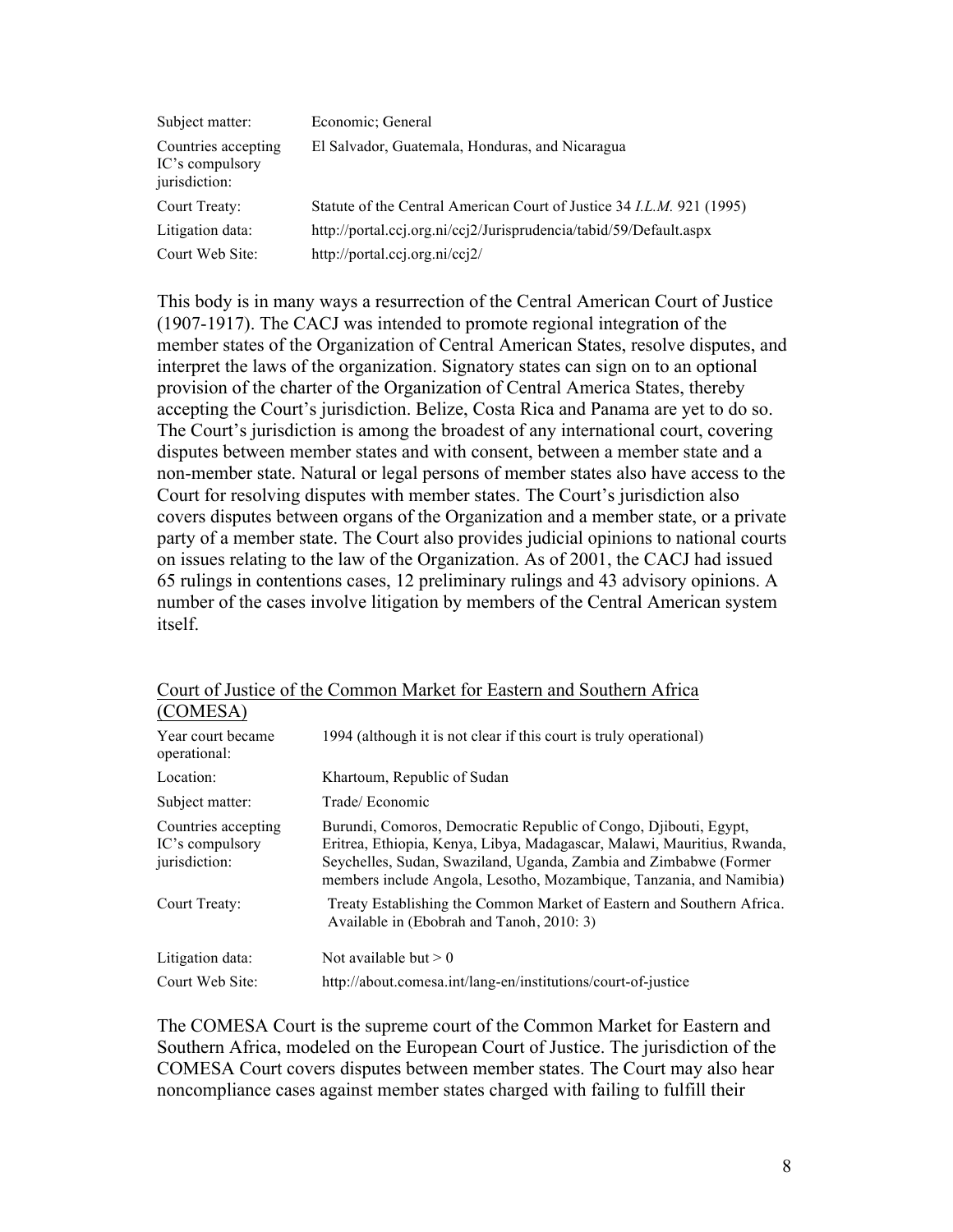obligations under the Treaty. Any member state or private litigant from a member states can challenge the legality of any measure of the COMESA Council. Moreover, the Court adjudicates cases filed by COMESA employees and other parties against COMESA or its organs. It may also arbitrate disputes arising from a contract involving COMESA or its organs as a party. I was unable to find information about litigation involving the COMESA court, although I have heard of at least 3 rulings of this court.

| Year court became<br>operational:                       | 2001                                                                                                                 |
|---------------------------------------------------------|----------------------------------------------------------------------------------------------------------------------|
| Location:                                               | Arusha, Tanzania                                                                                                     |
| Subject matter:                                         | General                                                                                                              |
| Countries accepting<br>IC's compulsory<br>jurisdiction: | 5 members: Burundi, Kenya, Rwanda, Uganda, and the United Republic of<br>Tanzania                                    |
| Court Treaty:                                           | Treaty for the Establishment of the East African<br>Community (Chapter 8) available in (Ebobrah and Tanoh, 2010: 37) |
| Litigation data:                                        | http://www.eacj.org/judgments.php (plus other related links)                                                         |
| Court Web Site:                                         | http://www.eacj.org/<br>http://www.eac.int/organs/eacj.html                                                          |

East African Community (EACJ) Court of Justice

In 1993 East African States resurrected their defunct community to engage in programs of cooperation in political, economic, social and cultural fields, research and technology, defense, security, legal and judicial affairs. The East African community was revived on November 30, 1999, when the treaty for its reestablishment was signed. The EACJ replaced the defunct East African Court of Appeal, which in its original design could hear appeals of decisions of national courts involving both civil and criminal matters (constitutional matters and the offence of treason for Tanzania were precluded). The EACJ has broad jurisdiction. It adjudicates cases concerning the interpretation and application of the treaty. The treaty contains goals like gender mainstreaming, promoting good governance and promoting 'good neighborliness among partner states' and the expectation that states recognize and promote human rights. Member states can bring lawsuits against other member states or organs of the community regarding claims that the state or community failed to fulfill Treaty obligations, and over alleged violations of the community law. With the consent of the Council, the Secretary General of the community may also bring noncompliance cases against member states. In addition, national courts may refer issues relating to community law to the Court. Private parties may also bring cases to the Court. At the request of the Summit of Heads of State, the Council Ministers or a member state, the Court may issue advisory opinions over questions of the community law. The EACJ issued its first ruling in 2006, and as of 2012 it had issued 26 binding rulings on the merits including rulings in high stakes political cases. There are discussions about extending the EACJ's jurisdiction to include human rights issues. Meanwhile core common market provisions include parallel dispute settlement proceedings. Although the EACJ is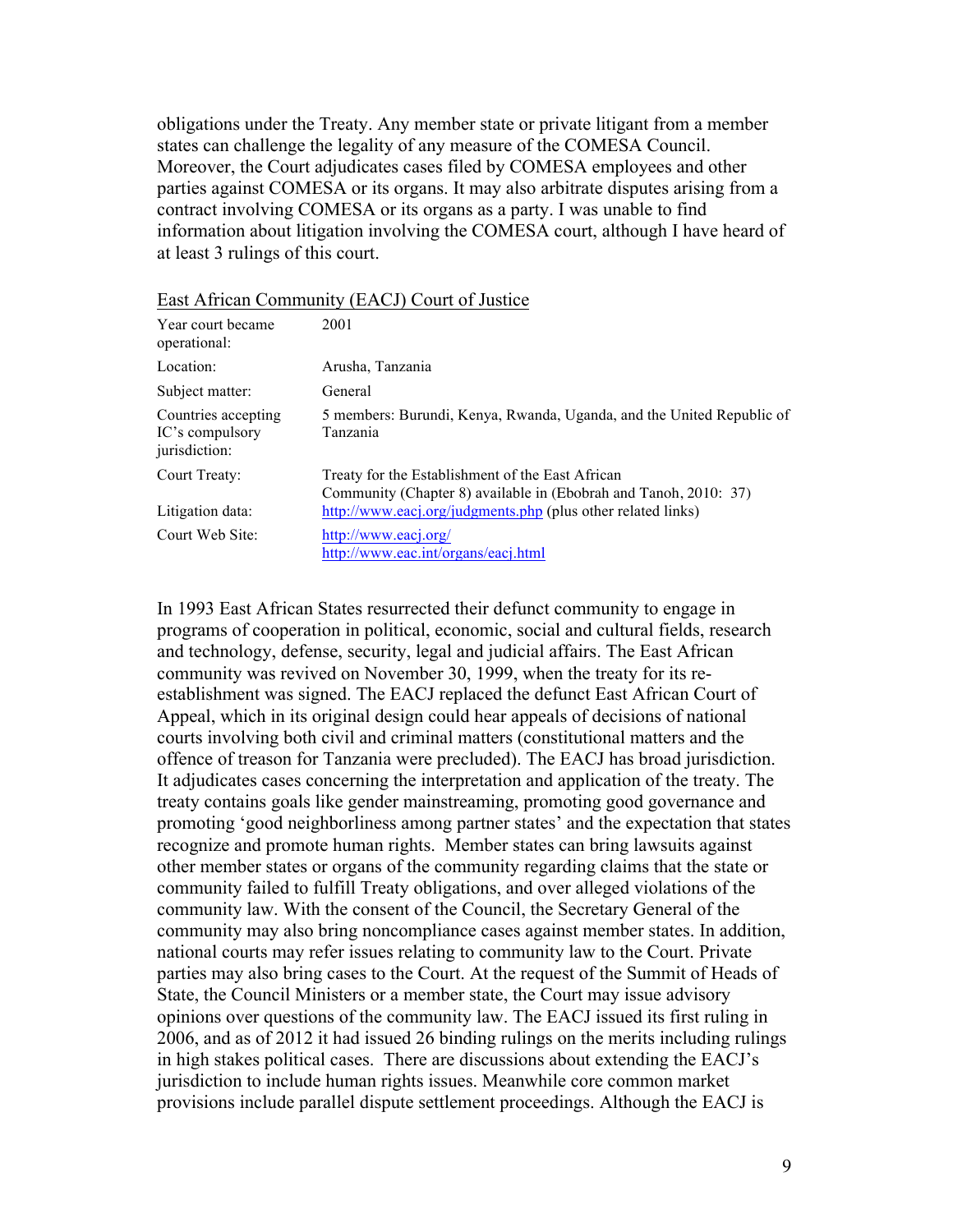clear that it has jurisdiction over common market instruments, business groups profess confusion on this issue.

| Year court became<br>operational:                       | 2004                                                                                                                                                                                                                                           |
|---------------------------------------------------------|------------------------------------------------------------------------------------------------------------------------------------------------------------------------------------------------------------------------------------------------|
| Location:                                               | Castries, Saint Lucia                                                                                                                                                                                                                          |
| Subject matter:                                         | Not Applicable                                                                                                                                                                                                                                 |
| Countries accepting<br>IC's compulsory<br>jurisdiction: | 9 members: Anguilla, Antigua & Barbuda, Commonwealth of Dominica,<br>Grenada, Montserrat, Saint Kitts & Nevis, Saint Vincent & the Grenadines,<br>Saint Lucia, Territory of the Virgin Islands.                                                |
| Court Treaty:                                           | West Indies Associated States Supreme Court Order No. 223 of 1967.<br>Associated State Constitution of 1967 and the Independence Constitutions of<br>the respective States beginning with the Independence Constitution of<br>Grenada in 1974. |
| Litigation data:                                        | http://www.eccourts.org/judgments.html                                                                                                                                                                                                         |
| Court Web Site:                                         | http://www.eccourts.org/                                                                                                                                                                                                                       |

#### Eastern Caribbean Supreme Court

This court is a regional appellate body for domestic law rather than an international court applying international rules. It operates as an associated body uniting the Supreme Courts of member states, and an appellate review body for different member states. It represents an alterative option to the CCJ's appellate review jurisdiction.

| Year court became<br>operational:                       | 2001                                                                                                                                                                                                                                                                                                |
|---------------------------------------------------------|-----------------------------------------------------------------------------------------------------------------------------------------------------------------------------------------------------------------------------------------------------------------------------------------------------|
| Location:                                               | Abuja, Nigeria                                                                                                                                                                                                                                                                                      |
| Subject matter:                                         | Economic                                                                                                                                                                                                                                                                                            |
| Countries accepting<br>IC's compulsory<br>jurisdiction: | 15 members: Benin, Burkina Faso, Cape Verde, Cote d'Ivoire,, Gambia,<br>Ghana, Guinea, Guinea-Bissau, Liberia, Mali, Nigeria, Senegal, Sierra<br>Leone, and Togo                                                                                                                                    |
| Court Treaty:                                           | Revised Treaty for the Establishment of the Economic<br>Community of West African States. Protocol on the Community Court of<br>Justice. Supplementary Protocol Amending the Protocol Relating to the<br>Community Court of Justice (1991/1996). Available in (Ebobrah and<br>Tanoh, 2010: 194-201) |
| Litigation data:                                        | The court is starting to list and publish its rulings:<br>http://www.courtecowas.org/site2012/index.php?option=com_content&vi<br>$ew = article\&id = 157\&Itemid = 27$                                                                                                                              |
| Court Web Site:                                         | http://www.courtecowas.org/                                                                                                                                                                                                                                                                         |

# Economic Community of West African States (ECOWAS) Court of Justice

The Court of Justice of the ECOWAS was initially created to hear contentious cases brought only by member states and to provide advisory opinions to institutions of the community. In 2005, the access to the Court was extended to include cases involving violations of human rights raised by private litigants. Also added was a clause allowing national courts of member states to request advisory opinions on questions concerning the interpretation of community law. As of 2012, the ECCJ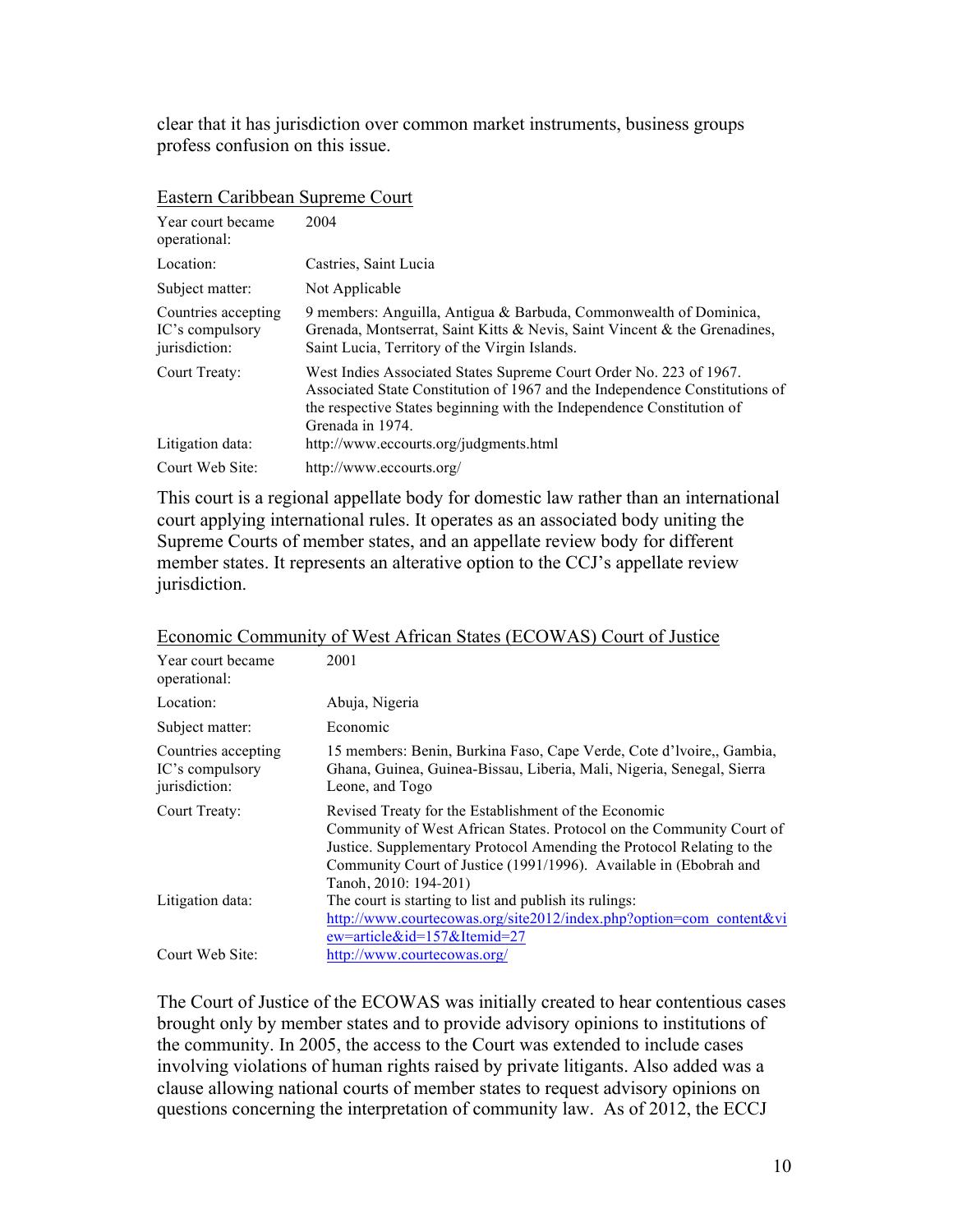had received 67 cases (including staff cases), and had issued over 50 binding rulings and decisions.

| Year court became<br>operational:                       | Treaty ratified 1992; Rules of Procedure adopted 1994.                                                              |
|---------------------------------------------------------|---------------------------------------------------------------------------------------------------------------------|
| Location:                                               | Luxemburg City, Luxembourg                                                                                          |
| Subject matter:                                         | Economic                                                                                                            |
| Countries accepting<br>IC's compulsory<br>jurisdiction: | Iceland, Liechtenstein, Norway (Switzerland did not ratify the EEA<br>Agreement, though it is a member of the EFTA) |
| Court Treaty:                                           | Agreement between the EFTA States on the Establishment of a Surveillance<br>Authority and a Court of Justice        |
| Litigation data:                                        | http://www.eftacourt.int/index.php/cases                                                                            |
| Court Web Site:                                         | http://www.eftacourt.int/                                                                                           |

# European Free Trade Association Court (EFTAC)

In 1992, the states under the European Free Trade Agreement (EFTA) and the European Communities created a European Economic Area (EEA). The EFTA Court exists to extend legal oversight to EFTA members that are not part of the European Union. The Court is modeled on the ECJ. The Court primarily hears infringement actions brought by the EFTA Surveillance Authority against an EFTA State with regard to the implementation, application or interpretation of an EEA rule. The Court can also hear disputes between two or more EFTA States, and appeals concerning decisions taken by the EFTA Surveillance Authority. Whereas the European Court of Justice can issue binding preliminary ruling decisions, based upon cases referred by national courts, the EFTA Court's preliminary rulings are advisory only. To ensure uniform interpretation of the EEA law, the EFTA pays due respect to the jurisprudence of the ECJ. Disagreement in the interpretations by the two courts is to be decided by the EEA Joint Committee Court, or ultimately the ECJ. As of 2008, the EFTAC court had issued 94 decisions, which is a fairly large amount given the small number of countries covered only by the EFTA community.

|                                                      | Court of Justice of the European Omon (ECJ) & Ocheral Court                                                                                                                                                                                                                                                                                        |
|------------------------------------------------------|----------------------------------------------------------------------------------------------------------------------------------------------------------------------------------------------------------------------------------------------------------------------------------------------------------------------------------------------------|
| Year court became<br>operational:                    | ECJ: 1952<br>General court (then the Tribunal of First Instance): 1988                                                                                                                                                                                                                                                                             |
| Location:                                            | Luxembourg                                                                                                                                                                                                                                                                                                                                         |
| Subject matter:                                      | Economic                                                                                                                                                                                                                                                                                                                                           |
| Countries accepting IC's<br>compulsory jurisdiction: | 27 members of the European Union as of 2010: Austria, Belgium, Bulgaria, Cyprus, the<br>Czech Republic, Denmark, Estonia, Finland, France, Germany, Greece, Hungary, Italy,<br>Latvia, Lithuania, Luxembourg, Malta, the Netherlands, Poland, Portugal, Republic of<br>Ireland, Romania, Slovakia, Slovenia, Spain, Sweden, and the United Kingdom |
| Court Treaty:                                        | Treaty establishing the European Community (consolidated text)<br>Official Journal C 325 of 24 December 2002<br>http://europa.eu.int/eur-lex/lex/en/treaties/index.htm                                                                                                                                                                             |

# Court of Justice of the European Union (ECJ) & General Court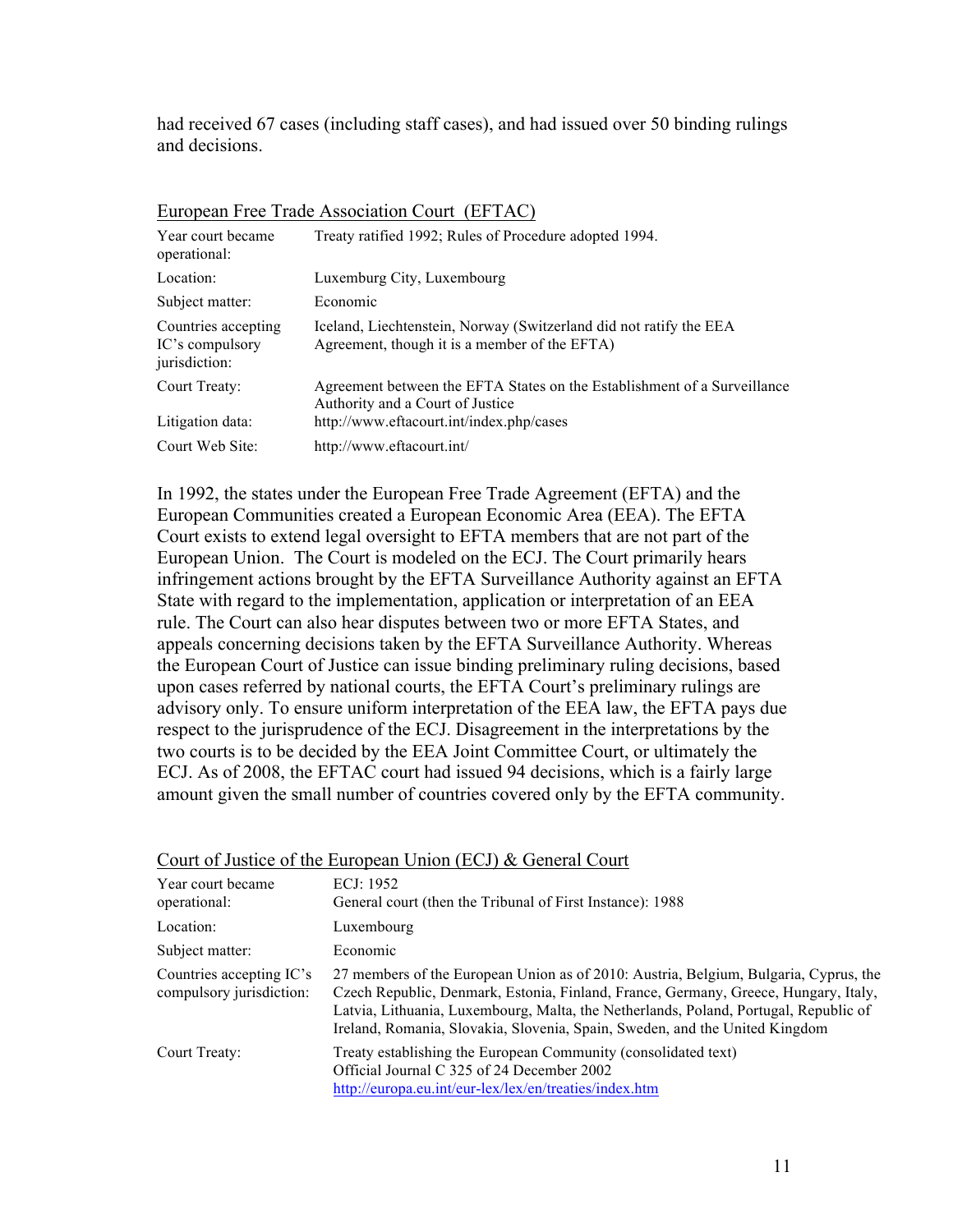| Litigation data: | Statistics of Judicial Activity of the Court of Justice                       |
|------------------|-------------------------------------------------------------------------------|
|                  | Available at:                                                                 |
|                  | http://curia.europa.eu/en/instit/presentationfr/rapport/stat/06 cour stat.pdf |
| Court Web Site:  | http://curia.europa.eu/jcms/jcms/j $6/$                                       |

When created in 1952, the European Court of Justice was first the judicial organ for the European Coal and Steel Community (ECSC). Its jurisdiction, however, expanded in 1957 to cover disputes arising out of two other European communities, the European Atomic Energy Community (Euratom) and the European Economic Community. The ECJ is famous for having transformed its judicial and political role through bold legal rulings establishing the supremacy and direct effect of community law within member states. The ECJ today functions as a supreme court for Europe. Its orders and rulings bind all the member states. To ensure the uniform implementation of the laws of the European Community, national courts may refer cases to the ECJ. Courts of last instance must refer questions of European law to the ECJ. All the parties to the cases may participate in the proceedings before the ECJ, and its rulings and orders bind the national courts. Member states or the Commission may also bring actions for failure to fulfill obligations to the ECJ. Financial penalties may be imposed on the state found not in compliance with the Court's judgment. The jurisdiction of ECJ also includes actions for annulment, which challenges the legality of a measure adopted by a community institution. When such actions are initiated by individuals, the renamed General Court has jurisdiction over them. Orders and judgments made by the General Court may be appealed to the ECJ, which may either set aside the judgment and render its own decision, or send it back to the General Court. I use the old name of the court throughout this book, since all of the cases discussed occurred when the old name was operative, and this acronym remains distinct.

#### European Court of Human Rights (ECtHR)

| Year court became<br>operational:                    | 1959                                                                                                                                                                                                                                                                                                                                                                                                                                                                                                                                                                         |
|------------------------------------------------------|------------------------------------------------------------------------------------------------------------------------------------------------------------------------------------------------------------------------------------------------------------------------------------------------------------------------------------------------------------------------------------------------------------------------------------------------------------------------------------------------------------------------------------------------------------------------------|
| Location:                                            | Strasbourg, France                                                                                                                                                                                                                                                                                                                                                                                                                                                                                                                                                           |
| Subject matter:                                      | Human Rights Violation                                                                                                                                                                                                                                                                                                                                                                                                                                                                                                                                                       |
| Countries accepting IC's<br>compulsory jurisdiction: | The 47 member states of the Council of Europe: Belgium, Denmark, France, Ireland,<br>Italy, Luxembourg, the Netherlands, Norway, Sweden, the United Kingdom, Greece,<br>Turkey, Iceland, Germany, Austria, Cyprus, Switzerland, Malta, Portugal, Spain,<br>Liechtenstein, San Marino, Finland, Hungary, Czechoslovakia, Poland, Bulgaria,<br>Estonia, Lithuania, Slovenia, Czech Republic, Slovakia, Romania, Andorra, Latvia,<br>Albania, Moldova, Macedonia, Ukraine, Russia, Croatia, Georgia, Armenia, Azerbaijan,<br>Bosnia and Herzegovina, Serbia, Monaco, Montenegro |
| Court Treaty:                                        | European Convention on Human Rights (ETS 5, 213 U.N.T.S. 222) and Additional<br>Protocols<br>http://www.echr.coe.int/ECHR/EN/Header/Basic+Texts/Basic+Texts/The+European+Co<br>nvention+on+Human+Rights+and+its+Protocols/<br>Protocol 11 (ETS No. 155, Strasbourg, 11.V.1994.)                                                                                                                                                                                                                                                                                              |
| Litigation data:                                     | Annual Reports available at:<br>http://www.echr.coe.int/ECHR/EN/Header/Reports+and+Statistics/Reports/Annual+Rep<br>orts/                                                                                                                                                                                                                                                                                                                                                                                                                                                    |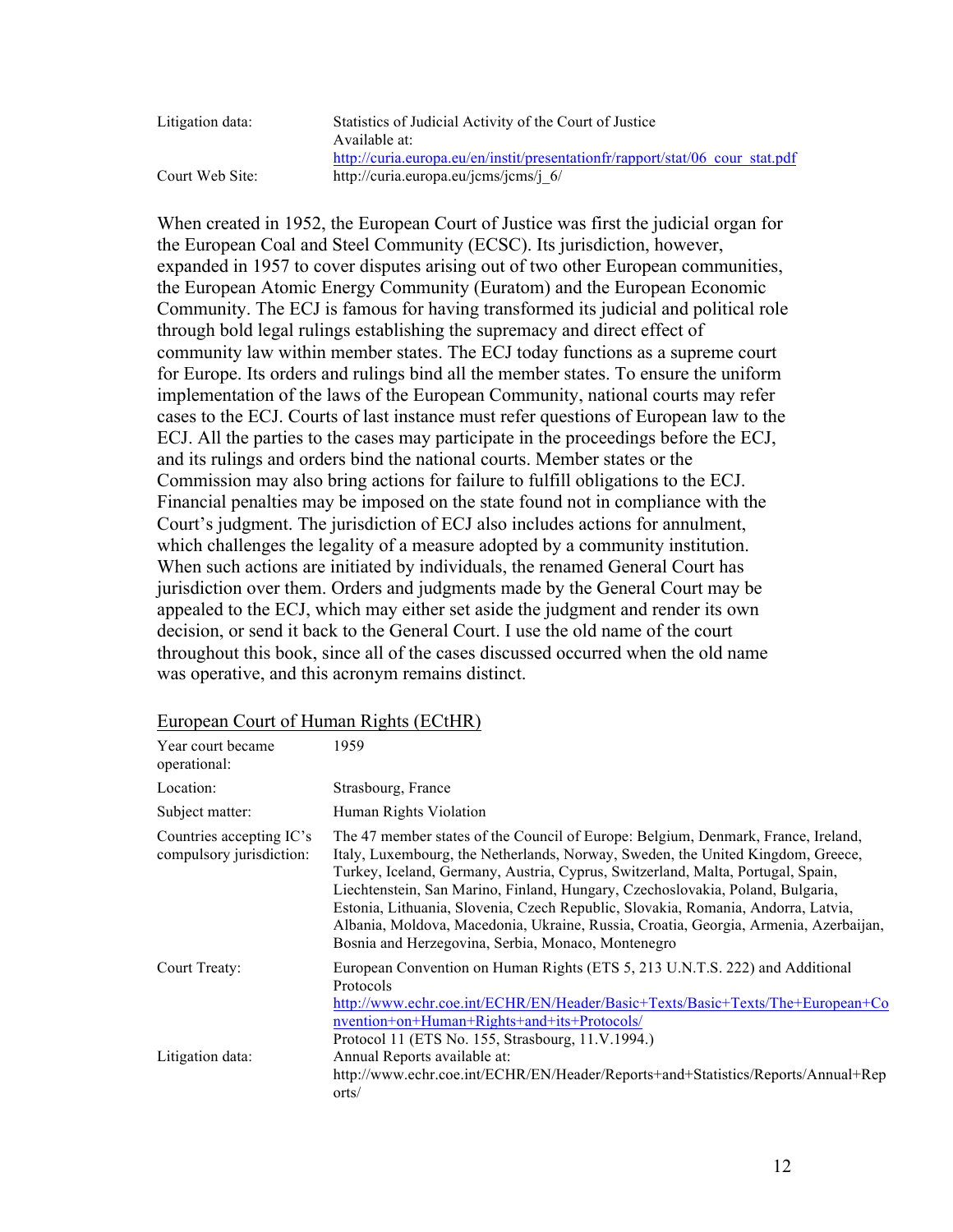Established by the European Convention for the Protection of Human Rights and Fundamental Freedoms, the European Court of Human Rights supervises the member states' observance of basic rights and freedoms stipulated in the Convention. As the most active and arguably the most successful international human rights tribunal, the ECtHR has seen a continuous growth of its caseload. Scholarship suggests that most member states pay the awards required by the court, and that the ECtHR is generally effective in promoting state respect for its rulings. In 1994 the institution was further strengthened by the adoption of Protocol 11, which merged the ECtHR with European Commission of Human Rights and required all members to accept what had previously been optional; the Court's compulsory jurisdiction and the right of private appeal. The new ECtHR allows individuals to bring their claims to the court as long domestic remedies have been exhausted. In certain situations the individuals may even request a rehearing of their cases by the Court's Grand Chamber.

| Economic Court of the Commonwealth of Independent States (ECCIS) and the |  |
|--------------------------------------------------------------------------|--|
| Court of the Eurasian Economic Community                                 |  |

| Year court became<br>operational:                    | 1993                                                                                                                                                                                                                      |
|------------------------------------------------------|---------------------------------------------------------------------------------------------------------------------------------------------------------------------------------------------------------------------------|
| Subject matter:                                      | Economic: General                                                                                                                                                                                                         |
| Countries accepting IC's<br>compulsory jurisdiction: | CIS countries: Armenia, Azerbaijan, Belarus, Kazakhstan, Kyrgyzstan, Moldova,<br>Russia, Tajikistan, Turkmenistan (unofficial associate member), Ukraine (de facto<br>participating; officially not a member), Uzbekistan |
| Court Treaty:                                        | Eurasian Economic Community Countries: Belarus, Kazakhstan, Kyrgyzstan, Russia,<br>Tajikistan (Uzbekistan withdrew in 2008)<br>Agreement Establishing the Commonwealth of<br><b>Independent States</b>                    |
| Litigation data:                                     | http://www.sudsng.org/database/deed/                                                                                                                                                                                      |

There is little information about this court, and most of what exists is in Russian (for an exception, see: http://www.worldcourts.com/eccis/eng/index.htm). The Economic Court of the Commonwealth of Independent States interprets the Agreement Establishing the Commonwealth of Independent States (CIS). The ECCIS court has compulsory jurisdiction for disputes between member states. In addition, CIS member states can stipulate that the ECCIS Court will resolve disputes involving treaties adopted by countries in the Commonwealth of Independent States. The Court also offers advisory opinions with regard to the CIS Agreement and other acts of the CIS. Only states can bring contentious cases to the Court. Private parties must be represented by their governments. Advisory opinions, however, may be requested by member states, institutions of the CIS, and national courts. The ECCIS Court issued its first ruling in 1994. There is some question of whether the ECCIS Court has exclusive jurisdiction. The Treaty on the Establishment of the Economic Union of 1993 seemed to open the door for litigants to use other international judicial venues. In an advisory ruling, the ECCIS court found that states parties to the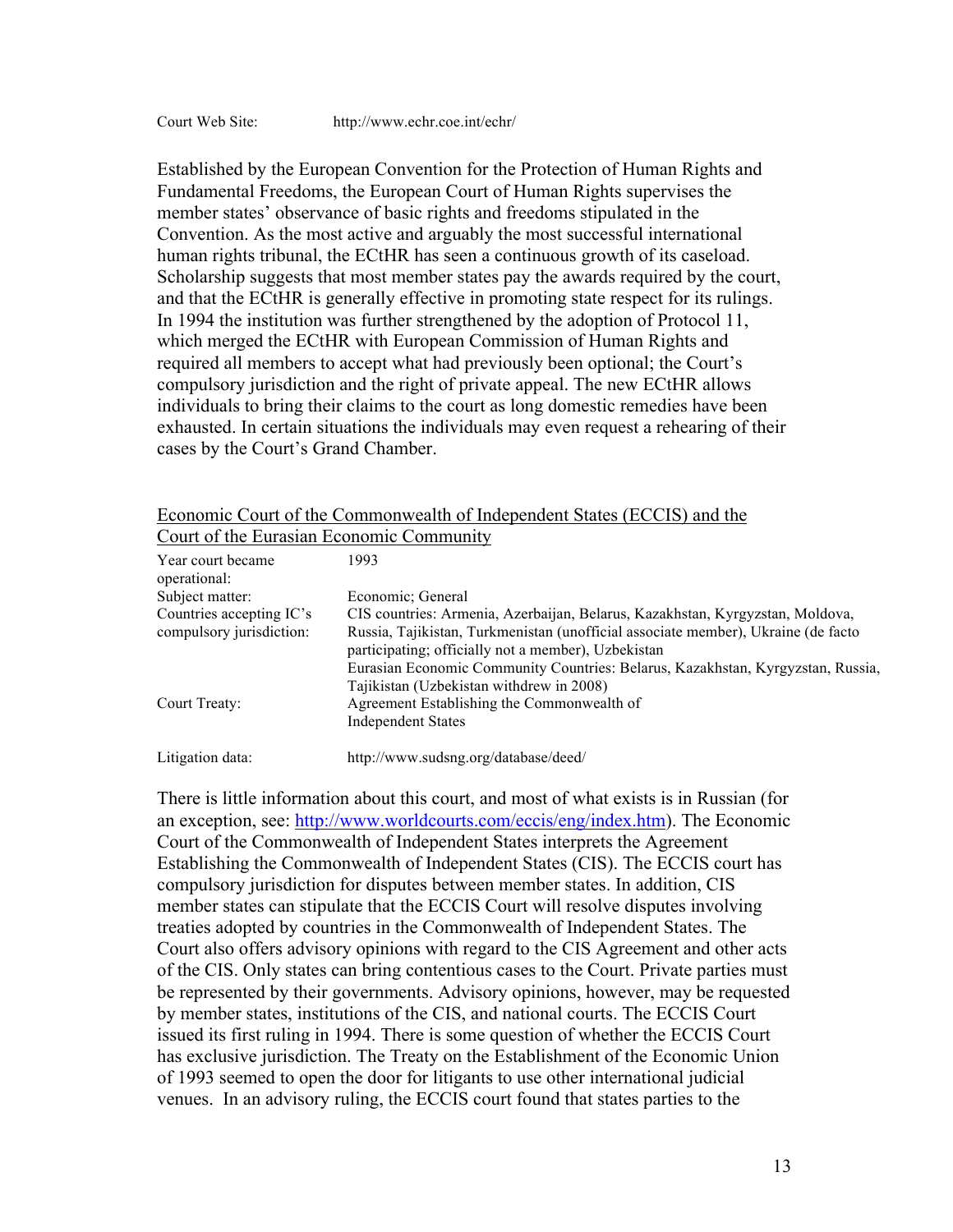Treaty of 1993 "have no right to resort to other international judicial organs without first turning to the Economic Court", and that they may turn to other international judicial organs only if it is not possible to resolve their differences through the Court." The court also ruled that the state parties have no right to challenge decisions of the Court in other judicial organs."<sup>2</sup> A number of proposals to expand the role of the court, to make it more like the ECJ, have been rebuffed.<sup>3</sup> The CIS court has also sought to increase its role through its rulings.<sup>4</sup> Yet there still seem to be questions as to whether ECCIS rulings in contentious cases are actually binding.<sup>5</sup> As of 2012 the ECCIS court had issued 119 rulings, including 30 advisory opinions. The Court describes its case law as mostly concerning interpretation of agreements of CIS states (http://sudsng.org/database/sudobzor/). Russian speaking scholars who have consulted the website say that the ECCIS has primarily heard cases related to the dissolution of the Soviet Union (e.g. pension disputes regarding veterans).

| Inter-American Court of Human Rights (IACtHR) |  |  |
|-----------------------------------------------|--|--|
|                                               |  |  |

| Year court became<br>operational:                       | 1979                                                                                                                                                                                                                                                                                                                                                                                                                  |
|---------------------------------------------------------|-----------------------------------------------------------------------------------------------------------------------------------------------------------------------------------------------------------------------------------------------------------------------------------------------------------------------------------------------------------------------------------------------------------------------|
| Location:                                               | San José, Costa Rica                                                                                                                                                                                                                                                                                                                                                                                                  |
| Subject matter:                                         | Human Rights Violation                                                                                                                                                                                                                                                                                                                                                                                                |
| Countries accepting<br>IC's compulsory<br>jurisdiction: | 22 American states: Argentina, Barbados, Bolivia, Brazil, Colombia, Costa<br>Rica, Chile, Dominica, Ecuador, El Salvador, Guatemala, Haiti, Honduras,<br>Mexico, Nicaragua, Panama, Paraguay, Peru, Dominican Republic, Suriname,<br>Uruguay and Venezuela (which in 2012 indicated an intention to withdraw<br>from the system, effective 2013).<br>(http://www.cidh.org/basicos/english/Basic4.Amer.Conv.Ratif.htm) |
| Court Treaty:                                           | American Convention on Human Rights, O.A.S. Treaty Series No. 36, 1144<br>U.N.T.S. 123, entered into force July 18, 1978, reprinted in Basic Documents<br>Pertaining to Human Rights in the Inter-American System, OEA/Ser.L.V/II.82<br>doc.6 rev.1 at $25$ (1992).<br>http://www1.umn.edu/humanrts/oasinstr/zoas3con.htm                                                                                             |
| Litigation data:                                        | For data on judgments and decisions, see:<br>http://www.corteidh.or.cr/casos.cfm                                                                                                                                                                                                                                                                                                                                      |
| Court Web Site:                                         | For data on number of submissions, see Annual Report 2009:<br>http://www.corteidh.or.cr/informes.cfm<br>http://www.corteidh.or.cr/                                                                                                                                                                                                                                                                                    |

Established by the American Convention of Human Rights, the Inter-American Court of Human Rights supervises the member states' observance of basic rights and freedoms stipulated in the Convention. Though the institution aims at duplicating the success of its European counterpart, the ECtHR, there are significant

 $2$  Advisory opinion of the CIS Economic Court No. C-1/19–96 (May 15, 1997) discussed in (Kembayev, 2009: 64-5).<br>
<sup>3</sup> Ibid. 65-6.<br>
<sup>4</sup> Ibid. 66-7.<br>
<sup>5</sup> Ibid. 67 and (Danilenko, 1999: 906-7).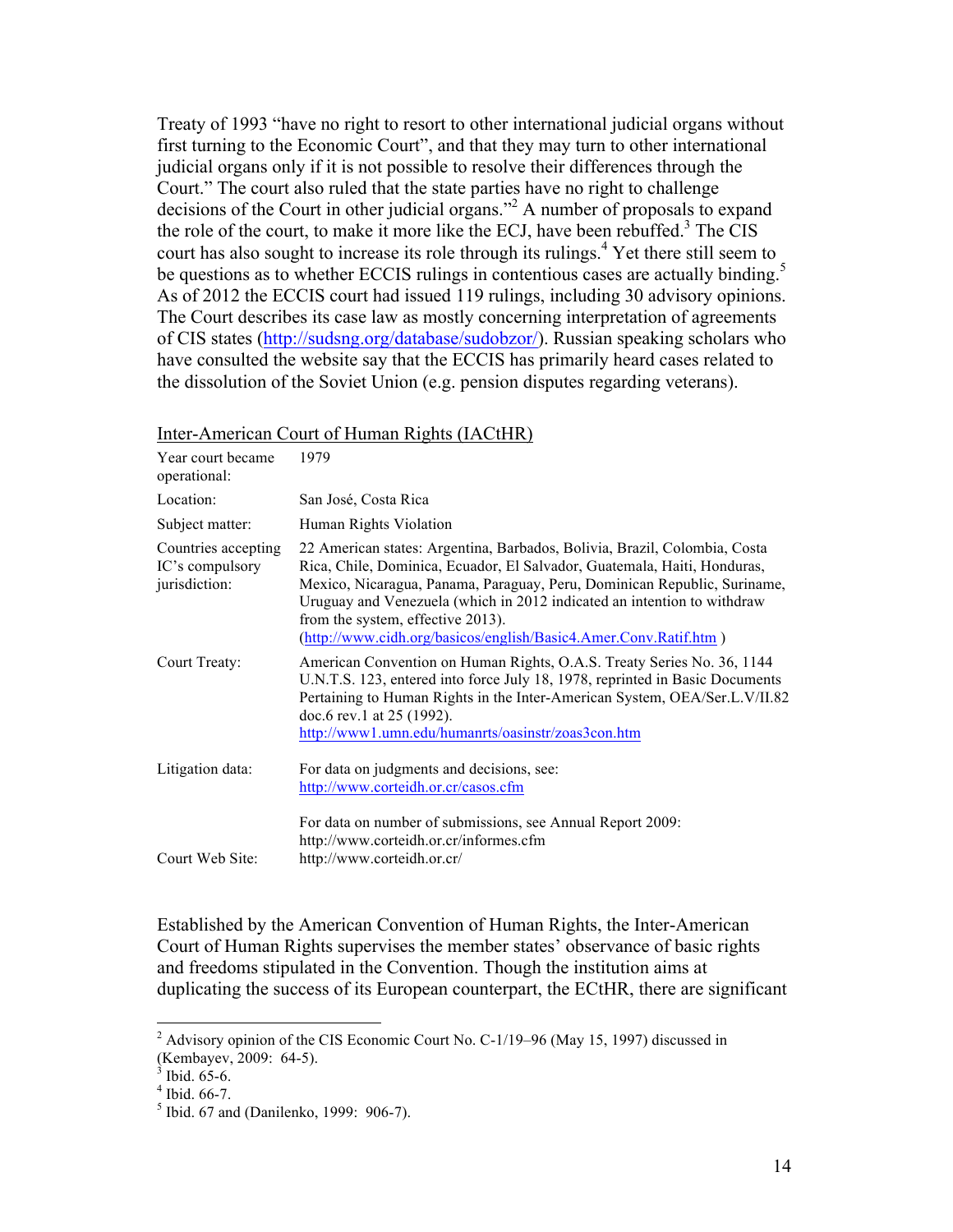differences in the design of the two courts. The IACtHR's jurisdiction over the member states is conditioned on their consent. Most importantly, individuals must have the Inter-American Commission screen their cases, and only recently did private actors gain representation in legal cases before the court. In 2001 the Commission adopted internal reforms, deciding to refer more cases to the Court. These reforms have contributed to the greater judicial activity of the IACtHR. By the end of 2011, it had issued 239 rulings in contentious cases and 20 advisory rulings. It is still, however, the case that the vast majority of cases are dealt with at the Commission, never reaching the Inter-American Court.

| International Court of Justice (ICJ)                 |                                                                                                                                                                                                                                                                                                                                                                                                                                                                                                                                                                                     |
|------------------------------------------------------|-------------------------------------------------------------------------------------------------------------------------------------------------------------------------------------------------------------------------------------------------------------------------------------------------------------------------------------------------------------------------------------------------------------------------------------------------------------------------------------------------------------------------------------------------------------------------------------|
| Year court became<br>operational:                    | 1945                                                                                                                                                                                                                                                                                                                                                                                                                                                                                                                                                                                |
| Location:                                            | The Hague, Netherlands                                                                                                                                                                                                                                                                                                                                                                                                                                                                                                                                                              |
| Subject matter:                                      | General                                                                                                                                                                                                                                                                                                                                                                                                                                                                                                                                                                             |
| Countries accepting IC's<br>compulsory jurisdiction: | 66 states have made optional declarations reciprocally accepting the ICJ's compulsory<br>jurisdiction. (List available at: http://www.icj-<br>cij.org/jurisdiction/index.php?p1=5&p2=1&p3=3)                                                                                                                                                                                                                                                                                                                                                                                        |
| Court Treaty:                                        | The Statute of the International Court of Justice                                                                                                                                                                                                                                                                                                                                                                                                                                                                                                                                   |
| Litigation data:                                     | The ICJ lists cases by when they filed, or when the parties formally closed the case. But<br>many cases are closed when parties ask for the case to be removed from the Court's<br>docket. One must thus consult each case individually to determine if there is a binding<br>ruling denying jurisdiction, removing the case from the docket, or otherwise determining<br>the merits of the claims. http://www.icj-<br>cij.org/docket/index.php?p1=3&p2=2&sort=2&p3=0<br>Decisions of the Permanent Court of Justice available at: http://www.icj-<br>$cij.org/pcij/index.php?p1=9$ |
| Court Web Site:                                      | http://www.icj-cij.org/                                                                                                                                                                                                                                                                                                                                                                                                                                                                                                                                                             |

International Court of Justice (ICJ)

The first and most global international court, the ICJ is for many lawyers the archetype model an IC. But it actually is somewhat exceptional compared to other permanent ICs in that its jurisdiction is often reciprocal in its reach (Article 36), and states that lack a judge on the ICJ can appoint an ad hoc judge to join with other ICJ judges in adjudicating their case. The International Court of Justice (ICJ), the judicial body of the United Nations (UN), is a reincarnation of the Permanent Court of Justice, which between 1922 and 1940 dealt with 29 contentious cases. The ICJ can render binding rulings only for contentious cases submitted by states. The ICJ's jurisdiction is not compulsory, except for countries that have signed onto the ICJ's optional protocol accepting the ICJ's compulsory jurisdiction. Individual treaties can also indicate that any dispute arising from the treaty will be brought to the ICJ for resolution, and even grant the ICJ compulsory jurisdiction with respect to the specific treaty For this reason, the list of states submitting declarations accepting the ICJ's compulsory jurisdiction incompletely represents the extent to which the ICJ has compulsory jurisdiction for disputes between states. ICJ rulings in contentious cases are binding and final, and formally speaking ICJ rulings can be "enforced" by the United Nations Security Council (although this has never happened). The ICJ also provides advisory opinions on legal questions submitted by U.N. organs and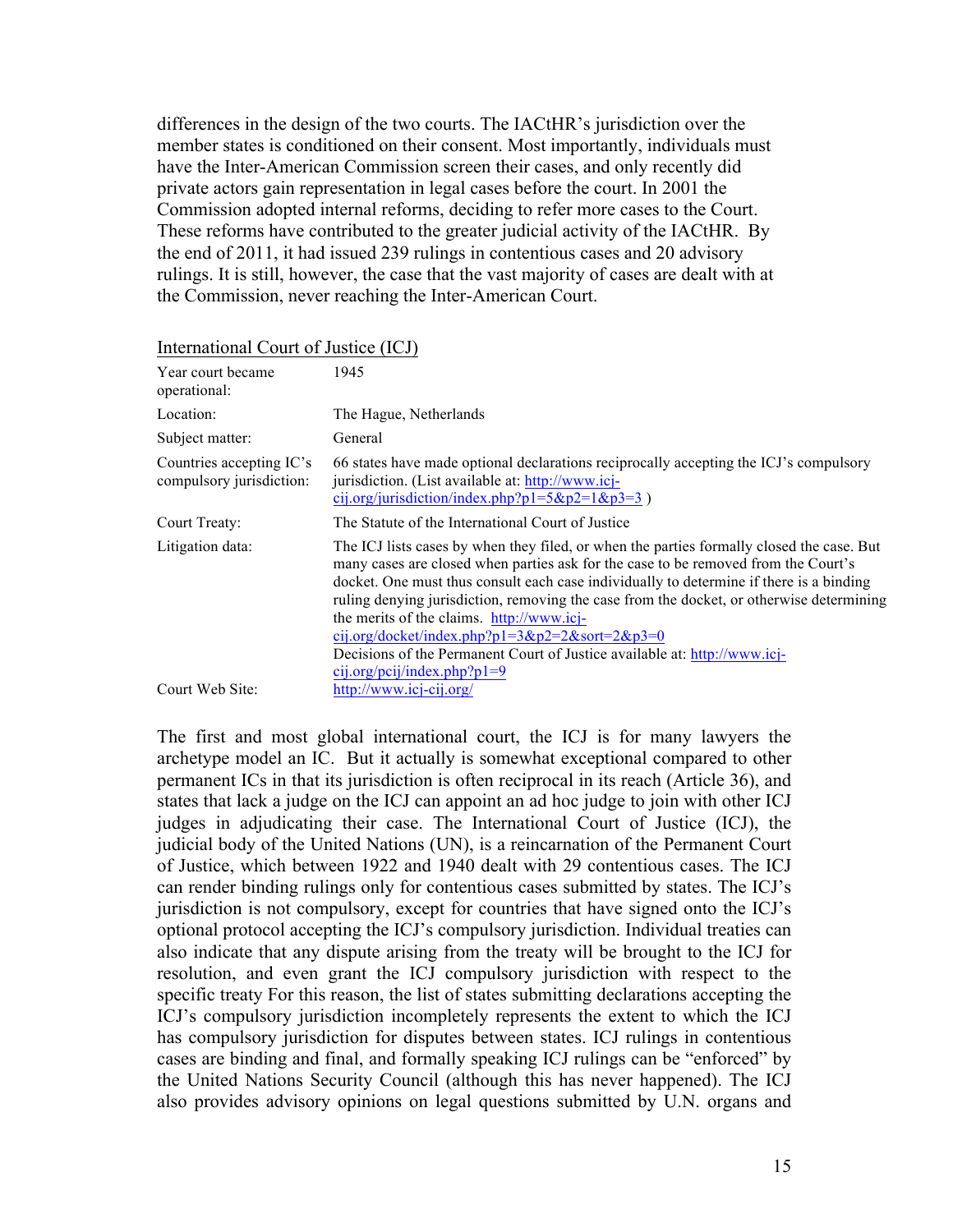U.N. specialized agencies. As of this writing, the IC had registered 152 cases on its general list. Twelve cases were pending, and twenty-four concerned advisory decisions. My Litigation data focuses on binding rulings in the 115 contentious cases that are officially closed. A number of these disputes were removed before the ICJ could issue any ruling. By my count, the ICJ either denied its jurisdiction or issued binding rulings relating to the merits of the case in 76 rulings from its founding through the end of 2009. Of these rulings, the ICJ ruled in 26 cases that the case was inadmissible or that it lacked jurisdiction to decide on the merits of the case.

|                                                                           | $\frac{1}{111}$                                                                                                                                                                                                                                                                                                                                                                                                                       |
|---------------------------------------------------------------------------|---------------------------------------------------------------------------------------------------------------------------------------------------------------------------------------------------------------------------------------------------------------------------------------------------------------------------------------------------------------------------------------------------------------------------------------|
| Year court became<br>operational:                                         | 1996                                                                                                                                                                                                                                                                                                                                                                                                                                  |
| Location:                                                                 | Hamburg, Germany                                                                                                                                                                                                                                                                                                                                                                                                                      |
| Subject matter:                                                           | United Nations Convention on the Law of the Seas and related conventions and<br>agreements                                                                                                                                                                                                                                                                                                                                            |
| Countries designating<br>ITLOS for most disputes<br>involving the treaty: | Angola, Argentina, Australia, Austria, Bangledesh, Bahrain, Canada, Cape Verde, Chile,<br>Croatia, Fiji, Finland, Germany, Greece, Hungary, Italy, Latvia, Lithuania, Mexico,<br>Montenegro, Norway, Portugal, St. Vincent and the Grenadines, Switzerland, Tanzania,<br>Trinidad and Tobago, Tunisia, Uruguay.                                                                                                                       |
| Court Treaty:                                                             | United Nations Convention on the Law of the Sea 1833 UNTS 3; 21 ILM 1261 (1982)<br>discusses the obligation for dispute resolution. A Statute for the Tribunal of the Law of<br>the Seas defines procedures, jurisdiction and the court's operation. Separate agreements<br>govern rules of procedure and additional agreements can confer jurisdiction on the<br>tribunal. These "Basic Texts" are available at the Court's website. |
| Litigation data:                                                          | http://www.itlos.org/index.php?id=37                                                                                                                                                                                                                                                                                                                                                                                                  |
| Court Web Site:                                                           | http://www.itlos.org/index.php?id= $2&E=0$                                                                                                                                                                                                                                                                                                                                                                                            |

### International Tribunal for the Law of the Sea (ITLOS)

The United Nations Convention on the Law of the Sea regulates the use of the resources of the sea. The Tribunal generally lacks compulsory jurisdiction, although signatory states can indicate that the ITLOS court will be used to resolve any dispute arising from the use of the sea. Signatory states may also chose to instead use the International Court of Justice to resolve disagreements involving the Law of the Seas Convention, or an arbitral tribunal, and they may file "Article 298 exceptions" to the compulsory jurisdiction of the ITLOS court. Many countries have not yet specified the body they will use for dispute adjudication, which does not decrease their obligations to adjudicate disagreements, especially disputes concerning the prompt release of vessels. The special Seabed Dispute Chamber has compulsory jurisdiction over disputes concerning activities in the areas managed by the International Seabed Authority. In addition to states and international organs and agencies, the Seabed Dispute Chamber grants standing to individuals and companies of party states. In adjudicating cases, the Chamber can employ a wide range of legal bases, not limited to codified international law. Since few actors are mining the deep seas, as of 2009 the Seabed authority had not become active (although in 2010 the ITLOS court issued an advisory opinion involving the Seabed Authority). As of 2012, the ITLOS court had issued 20 rulings and one advisory opinion, most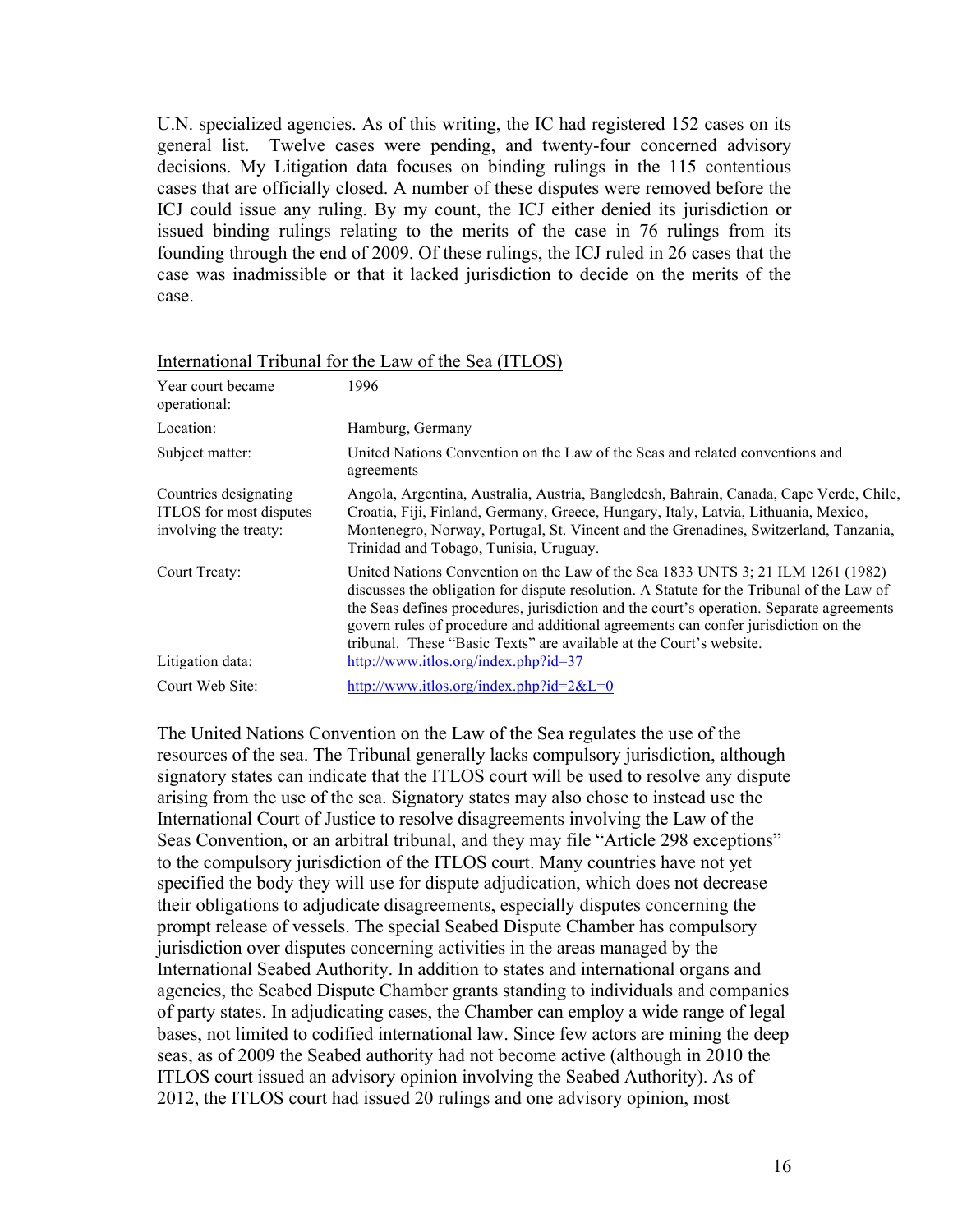involving the prompt release of boats that had strayed into contested territory or abused their fishing licenses. The ITLOS court has also, however, heard cases involving maritime boundary disputes and fishing agreements.

International Criminal Court (ICC)

| Year court became<br>operational:     | 1998 (Ratification date); 2002 Court operational.                                                                                                                                |
|---------------------------------------|----------------------------------------------------------------------------------------------------------------------------------------------------------------------------------|
| Location:                             | The Hague, Netherlands                                                                                                                                                           |
| Subject matter:                       | War Crimes                                                                                                                                                                       |
| State Parties to the Rome<br>Statute: | 121 states as of January 2013, List of state parties: http://www.icc-<br>cpi.int/en_menus/asp/states%20parties/Pages/the%20states%20parties%20to%20the%20<br>rome%20statute.aspx |
| Court Treaty:                         | Rome Statute of the International Criminal Court UN Doc. A/CONF. 183/9; 37 ILM<br>1002 (1998); 2187 UNTS 90                                                                      |
| Litigation data:                      | http://www.icc-<br>cpi.int/en menus/icc/situations%20and%20cases/cases/Pages/cases%20index.aspx                                                                                  |
| Court Web Site:                       | http://www.icc-cpi.int/menus/icc/                                                                                                                                                |

Established by the Rome Statute of the International Criminal Court, International Criminal Court is intended to punish the most serious war crimes. The Rome Statute defines the court's jurisdiction, including what constitutes war crimes, crimes against humanity and genocide. As of January 2013, 121 countries have ratified the Rome Statute. The Statute envisions that the ICC may one day have jurisdiction to assess the crime of aggression, and there has been some recent progress in defining the concept of aggression. In contrast to other international criminal tribunals such as the ICTY and the ICTR, the ICC is intended to complement national courts. The ICC will focus on serious international crimes that national courts are unwilling or unable to investigate and prosecute. Interviews suggest that the officials in the ICC hope to prosecute the leaders most responsible for creating the climate leading up to war crimes. Officials intend to leave to national courts the job of prosecuting lower level perpetrators of war crimes. The Assembly of the States who are parties to the Rome Statute supervises the ICC, but the Prosecutor has wide autonomy to decide which cases to pursue. The U.N. Security Council can refer cases to the Prosecutor, and it can vote to suspend investigations for six-month increments. Private parties are allowed to participate in the proceedings of ICC cases and claim reparation from alleged wrongdoers, but only the Prosecutor can initiate litigation. At the time of the publishing of the Report of the International Criminal Court to the United Nations for 2009/10, the ICC had a number of situations under investigation, including in Uganda, the Democratic Republic of the Congo, the Central African Republic, Libya, Kenya, the Ivory Coast and Darfur.

International Criminal Tribunal for the Former Yugoslavia (ICTY)

Year court became operational:

1993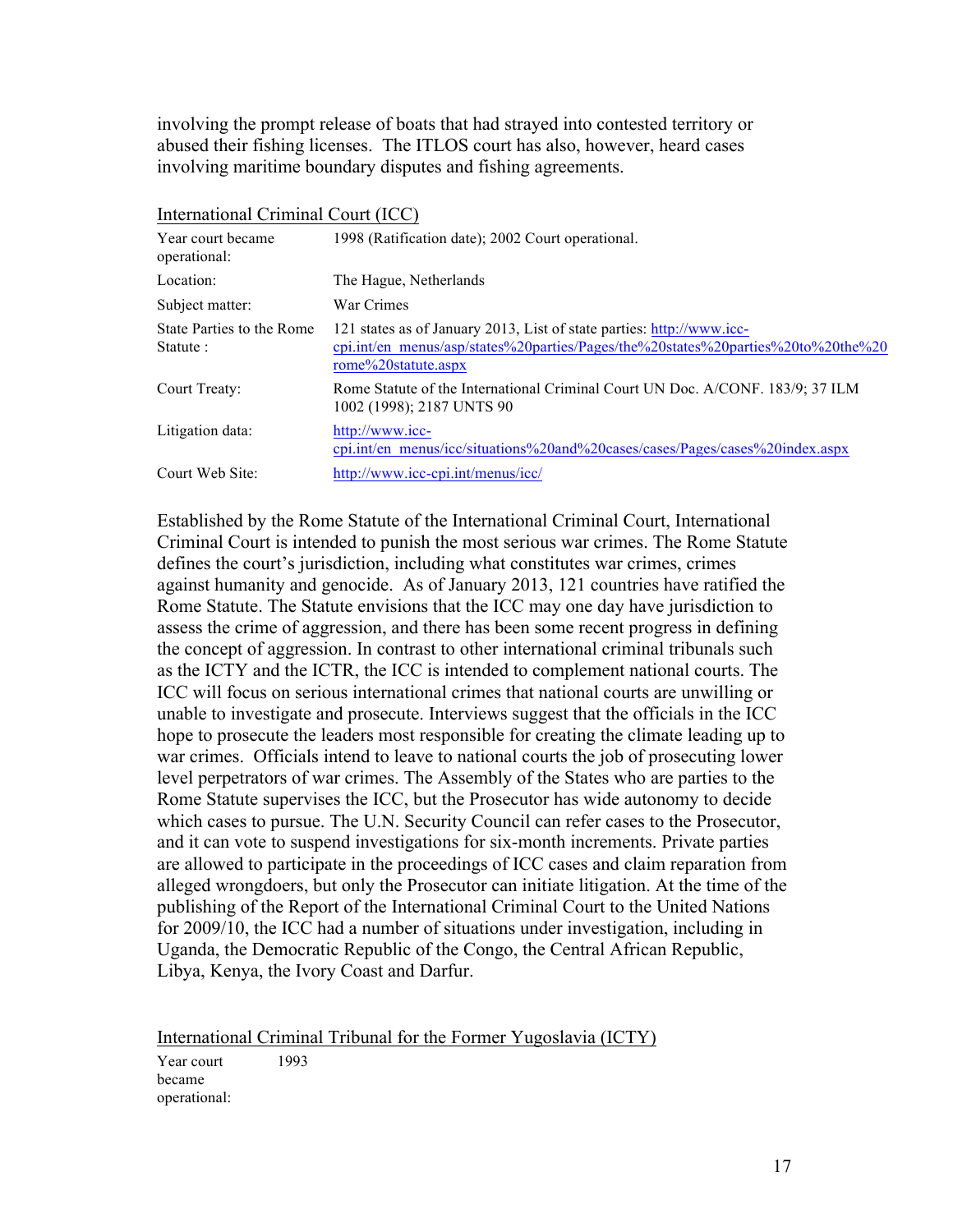| Location:        | The Hague, Netherlands                                                                         |
|------------------|------------------------------------------------------------------------------------------------|
| Subject matter:  | War Crimes; Human Rights Violation                                                             |
| Member States:   | The ICTY has jurisdiction for crimes committed in the Former Yugoslavia since 1991.            |
| Court Treaty:    | Statute of the International Criminal Tribunal for the Former Yugoslavia 32 I.L.M. 1203 (1993) |
| Litigation data: | http://www.psci.unt.edu/~meernik/International%20Criminal%20Tribunals%20Website.htm            |

Court Web Site: http://www.icty.org/

The International Criminal Tribunal for the Former Yugoslavia was created to prosecute serious war crimes and human rights violations committed during the wartime in the area of former Yugoslavia. It was established by a resolution passed by the U.N. Security Council. No state or international organs or agencies have standing in the court. The Prosecutor investigates crimes and presses charges against individual suspects. The ICTY does not have exclusive jurisdiction over serious crimes committed in the areas of former Yugoslavia. However, it has the power to request national courts to defer competence if the case is deemed better adjudicated by the ICTY. Not withstanding its plan to finish trials and close, PICT includes this court in its count of permanent courts because its jurisdiction is permanent.

### International Criminal Tribunal for Rwanda (ICTR)

| Year court<br>became<br>operational: | 1994                                                                                                                    |
|--------------------------------------|-------------------------------------------------------------------------------------------------------------------------|
| Location:                            | Arusha, Tanzania                                                                                                        |
| Subject matter:                      | War Crimes: Human Rights Violation                                                                                      |
| Member States:                       | The ICTR has jurisdiction over war crimes committed in Rwanda between 1 January 1994<br>and ending on 31 December 1994. |
| Court Treaty:                        | Statute of the International Criminal Tribunal for Rwanda 33 <i>I.L.M.</i> 1598 (1994)                                  |
| Litigation data:                     | http://www.psci.unt.edu/~meernik/International%20Criminal%20Tribunals%20Website.htm                                     |
| Court Web Site:                      | http://www.unictr.org/                                                                                                  |

Established by a U.N. Security Council resolution, which is codified in the Statute of the International Criminal Tribunal for Rwanda, the ICTR is an ad hoc tribunal investigating and prosecuting serious crimes against international humanitarian law committed in Rwanda in 1994. Its work involves mainly the prosecution of criminals who were likely already incarcerated in Rwanda and its neighboring states. Similar to the ICTY, states and international agencies do not have standing in the court. And as soon as the prosecutions are complete, the ICTR will be dissolved. Not withstanding its plan to finish trials and close, PICT includes this court in its count of permanent courts because its jurisdiction is permanent.

| Organization of Arab Petroleum Exporting Countries Judicial Tribunal (OAPEC) |                                                                                                    |  |
|------------------------------------------------------------------------------|----------------------------------------------------------------------------------------------------|--|
|                                                                              | Year court became operational: 1968 (although it is not clear if this court is really operational) |  |
| Location:                                                                    | Kuwait                                                                                             |  |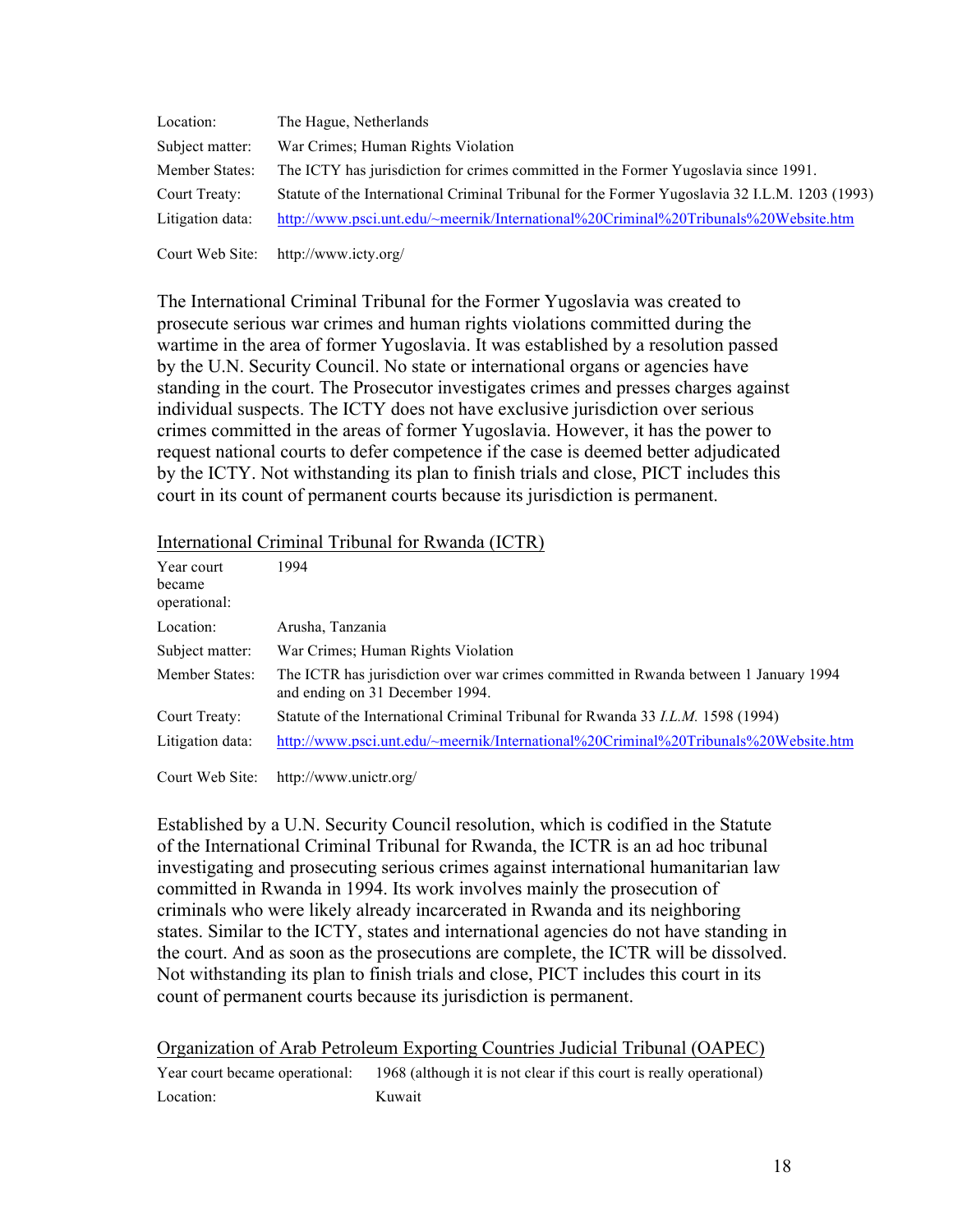| Subject matter:                                                    | Economic                                                                                                                    |
|--------------------------------------------------------------------|-----------------------------------------------------------------------------------------------------------------------------|
| Member States falling under the<br>court's potential jurisdiction: | Algeria, Bahrain, Egypt, Iraq, Kuwait, Libya, Qatar, Saudi Arabia, Syria, Tunisia<br>(suspended), and United Arab Emirates. |
| Court Treaty:                                                      | Agreement for the Establishment of the Organization<br>of Arab Petroleum Exporting Countries                                |
| Litigation data:                                                   | Not available                                                                                                               |
| Court Web Site:                                                    | http://www.oapecorg.org/ (main OAPEC website)                                                                               |

Created by the Agreement for the Established of the Organization of Arab Petroleum Exporting Countries, the Judicial Tribunal has compulsory jurisdiction over disputes concerning the interpretation of the Agreement. The Court is also competent to adjudicate cases between member states over issues concerning petroleum operations. In addition, the Court takes cases referred to it by the Council. If the parties to a dispute consent, the Court may adjudicate disputes between a member state and a petroleum company operating in the state's territory, or between any member state and a petroleum company belonging to another member state, or between member states. The judgments of the Tribunal are binding and final. There is little information about this tribunal. One used to be able to find documents about judges on the tribunal, but my best sense is that it is inactive, existing mostly on paper.

| Year court became<br>operational:                     | 1996                                                                                                                                                                                           |
|-------------------------------------------------------|------------------------------------------------------------------------------------------------------------------------------------------------------------------------------------------------|
| Location:                                             | Côte d'Ivoire                                                                                                                                                                                  |
| Subject matter:                                       | Economic                                                                                                                                                                                       |
| States falling under IC's<br>compulsory jurisdiction: | Benin, Burkina Faso, Cameroon, Central African Republic, Comoros, Côte<br>d'Ivoire, Equatorial Guinea, Gabon, Guinea, Guinea-Bissau, Mali, Niger,<br>Republic of the Congo, Senegal, and Togo. |
| Court Treaties:                                       | Treaty on the Harmonization of Corporate Law in Africa.                                                                                                                                        |
| Litigation data:                                      | http://www.ohada.com/jurisprudence/                                                                                                                                                            |
| Court Web Site:                                       | http://www.ohada.com/index.php?newlang=english                                                                                                                                                 |

#### Organization for the Harmonization of Corporate Law in Africa Common Court of Justice and Arbitration (OHADA)

The Organization for the Harmonization of Corporate Law in Africa (OHADA) was established to harmonize laws and regulations in the member states to attract business investment. Four institutions were created to achieve that goal, and one of them is the Common Court of Justice and Arbitration. The Court provides advisory opinions to the Council of Justice and Financial Ministers, another institution created alongside the OHADA, on legislative proposals. It may also nullify measures deemed against the uniform laws. The Court is most active regarding cases concerning the uniform law referred to it by either party or by national courts. In addition, the Court may appoint arbitrators, oversees arbitration proceedings, and review arbitral awards when disputes arise in or concerning the member states of OHADA. While the OHADA court does have a website (OHADA.org), the best information about litigation and case law is available on the website sponsored by a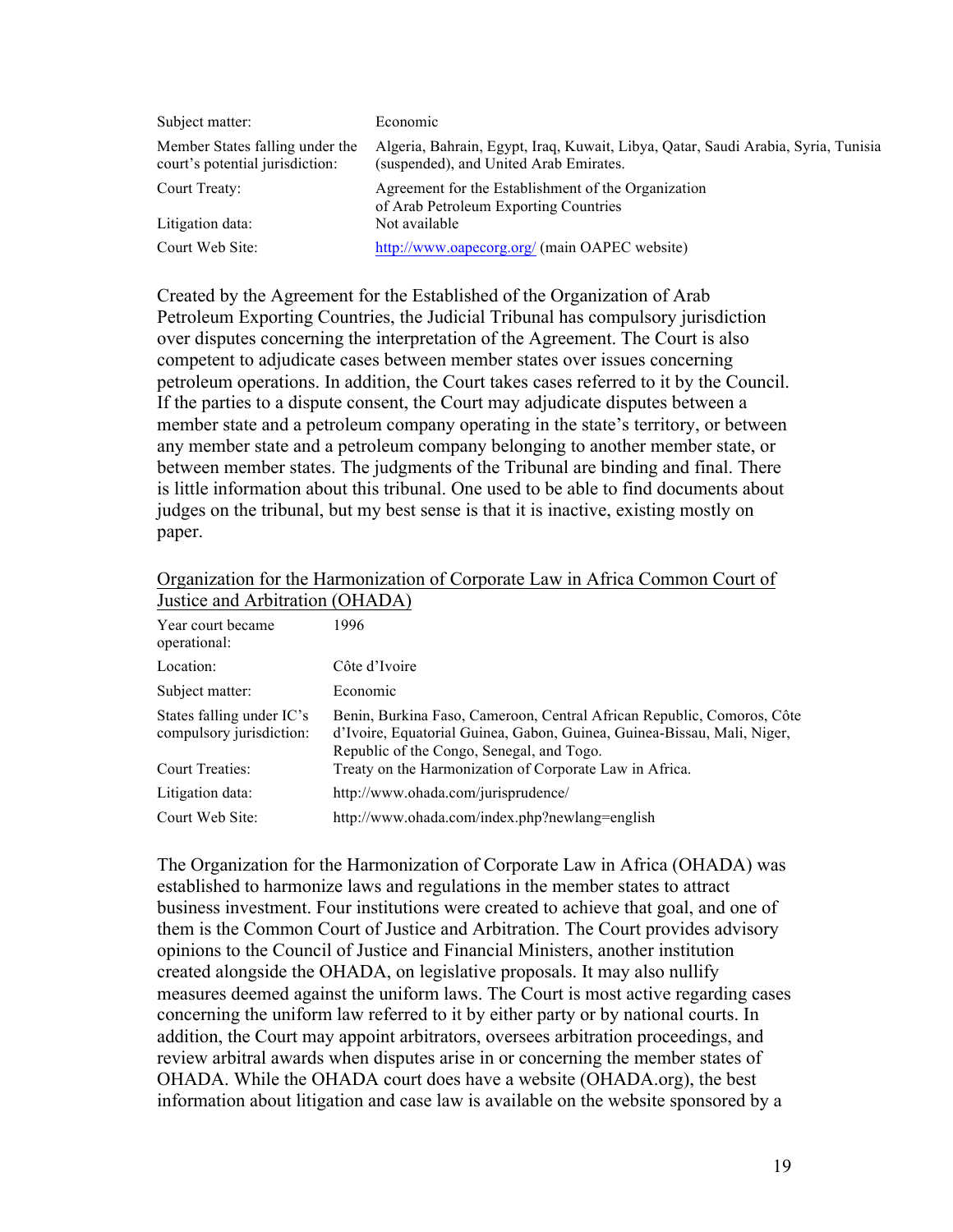non-governmental organization (UNIDA), located at OHADA.com. This searchable website also posts national judicial rulings involving OHADA law, providing in many cases the only public record of national legal proceedings. UNIDA also facilitates the dissemination of legal doctrine involving OHADA. The OHADA Common Court of Justice and Arbitration issued its first ruling in 1999. By 2011 it had issued 569 binding rulings. This number does not, however, reflect all legal disputes involving OHADA law since litigants can choose to appeal cases to national courts instead of the OHADA Common Court. The OHADA.com website includes over 2600 national judicial rulings applying OHADA law. Legal rulings in the OHADA system appear to have declined, but this is mostly an artifact of the political instability in the Ivory Coast, which made it harder for litigants to use the court (indeed at one point the court closed operations to protect the security of staff). See the case study in chapter 5 for more.

| Year court became<br>operational:                        | 2005                                                                                                                                                                                                           |
|----------------------------------------------------------|----------------------------------------------------------------------------------------------------------------------------------------------------------------------------------------------------------------|
| Location:                                                | Windhoek, Republic of Namibia                                                                                                                                                                                  |
| Subject matter:                                          | Economic                                                                                                                                                                                                       |
| States falling under<br>IC's compulsory<br>jurisdiction: | Angola, Botswana, Democratic Republic of Congo, Lesotho, Madagascar,<br>Malawi, Mauritius, Mozambique, Namibia, Seychelles, South Africa,<br>Swaziland, Tanzania, Zambia, and Zimbabwe                         |
| Court Treaty:                                            | Declaration and Treaty Establishing the Southern<br>African Development Community, Protocol on Tribunal and Rules of<br>Procedure thereof (2000/2001). Available in: (Ebobrah and Tanoh, 2010:<br>339 and 383) |
| Litigation data:                                         | http://www.sadc-tribunal.org/pages/decisions.htm                                                                                                                                                               |
| Court Web Site:                                          | http://www.sadc.int/tribunal/                                                                                                                                                                                  |

Southern African Development Community (SADC) Tribunal

The Tribunal of the SADC was created to promote cooperation and integration of the community. The Tribunal has compulsory jurisdiction for issues concerning the interpretation and application of the community law. The Tribunal adjudicates contentious cases between member states, between a community institution and a member state, and (as originally constituted) between natural or legal person and a member state or community organ. In addition to community institutions, national courts of member states may request preliminary ruling from the Court on issues concerning the community law. Most legislation in SADC occurs via protocols, and these protocols can define the terms of adjudication. For example, the Protocol on Trade establishes a WTO style adjudicatory system for trade disputes related to the protocol. The SADC Tribunal, however, sits as an appellate body for panel decisions associated with specific protocols. The Tribunal's jurisprudence is not limited to the treaty and ratified protocols. In rendering judgment and advisory opinions, the Tribunal may use international law, principles of international law, and even national laws. In other words, the SADC Tribunal, modeled after the ECJ, has the institutional potential to accelerate the regional integration of the community. Human rights activists have tried to invoke the SADC Tribunal, and in 2009 the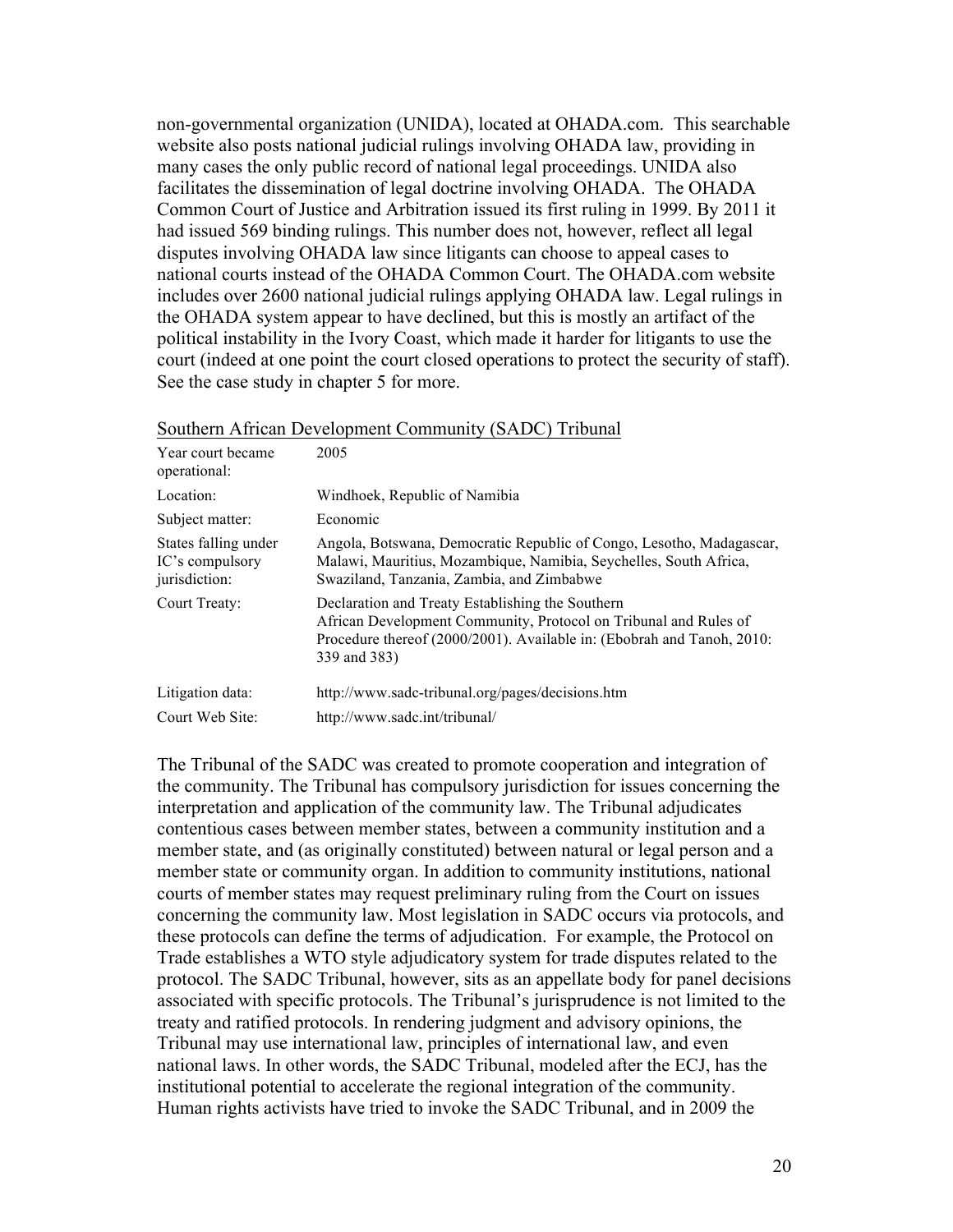Tribunal issued a ruling concerning the Zimbabwean farmers, which led Zimbabwe to challenge its jurisdiction. The controversy surrounding this ruling put the SADC Tribunal's authority and existence in question. In August of 2012, the Tribunal was still suspended and its fate became uncertain.

| Year court became<br>operational:                     | The Olivos Protocol (2002) creates a permanent appellate body.                                                                                                                                                                                                                |
|-------------------------------------------------------|-------------------------------------------------------------------------------------------------------------------------------------------------------------------------------------------------------------------------------------------------------------------------------|
| Location:                                             | Asunción, Paraguay                                                                                                                                                                                                                                                            |
| Subject matter:                                       | Economic                                                                                                                                                                                                                                                                      |
| States falling under IC's<br>compulsory jurisdiction: | Argentina, Brazil, Paraguay, Uruguay (and now Venezuela)                                                                                                                                                                                                                      |
| Court Treaty:                                         | Olivos Protocol for the Settlement of Disputes in Mercosur 42 ILM 2 (2003). Revisions<br>to this protocol, including the provision on national court references, are in Acordada<br>13/2008 MERCOSUR/CMC/DEC. N° 37/03                                                        |
| Litigation data:                                      | The Mercosur website only has data from after the adoption of the Olivos Protocol.<br>(http://www.mercosur.int/t_generic.jsp?contentid=375&site=1&channel=secretaria&secc<br>$ion=6$<br>Earlier litigation is reported at: http://www.sice.oas.org/dispute/mercosur/ind s.asp |
| Court Web Site:                                       | http://www.mercosur.int/ (Spanish or Portuguese)                                                                                                                                                                                                                              |

Southern Common Market (Mercosur)

The Southern Common Market was created to promote free trade and the easy movement of goods, people, and currency between its members. The Treaty of Asunción (signed on 26 March 1991) envisioned a dispute resolution system, but the system was informal until the Olivos Protocol in 2002 (which replaced the Brasilia and Ouro Preto protocols). The Mercosur system of the Olivos Protocol is modeled on the WTO system, with panels that can be appealed to a permanent appellate body. Mercosur rules are not directly applicable; Mercosur rules are domestically binding only if a state has ratified a Mercosur provision and the provision is the last law passed. Any disputes between the State Parties regarding the interpretation, application or breach of the Treaties, protocols, agreements, and the Instructions of the Mercosur Trade Commission can be submitted to the Court. While not expressly stated in the Olivos protocol, decisions of Mercosur's political organs authorize national supreme courts to request advisory opinions. The intention is that Supreme Court references will provide private actors with access to the Mercosur system. In practice, most disputes get resolved at the political and diplomatic level. Ten cases resulted in ad hoc panel rulings in the more informal Brasilia dispute settlement system. The Permanent Court only began issuing rulings in 2005. As of 2010, the permanent appellate body had issued 5 rulings, and 3 consultative decisions based on references from national supreme courts. The Mercosur system of the Olivas protocol allows litigants to choose between the WTO and the Mercosur dispute settlement mechanism, but it requires that litigants pick a single venue for dispute resolution. Notwithstanding this provision, there has been some forum shopping because the WTO does not require a state to choose a single venue. The smaller member states, Paraguay and Uruguay, would prefer an ECJ style court, but Brazil and Argentina prefer to keep the Mercosur system highly intergovernmental.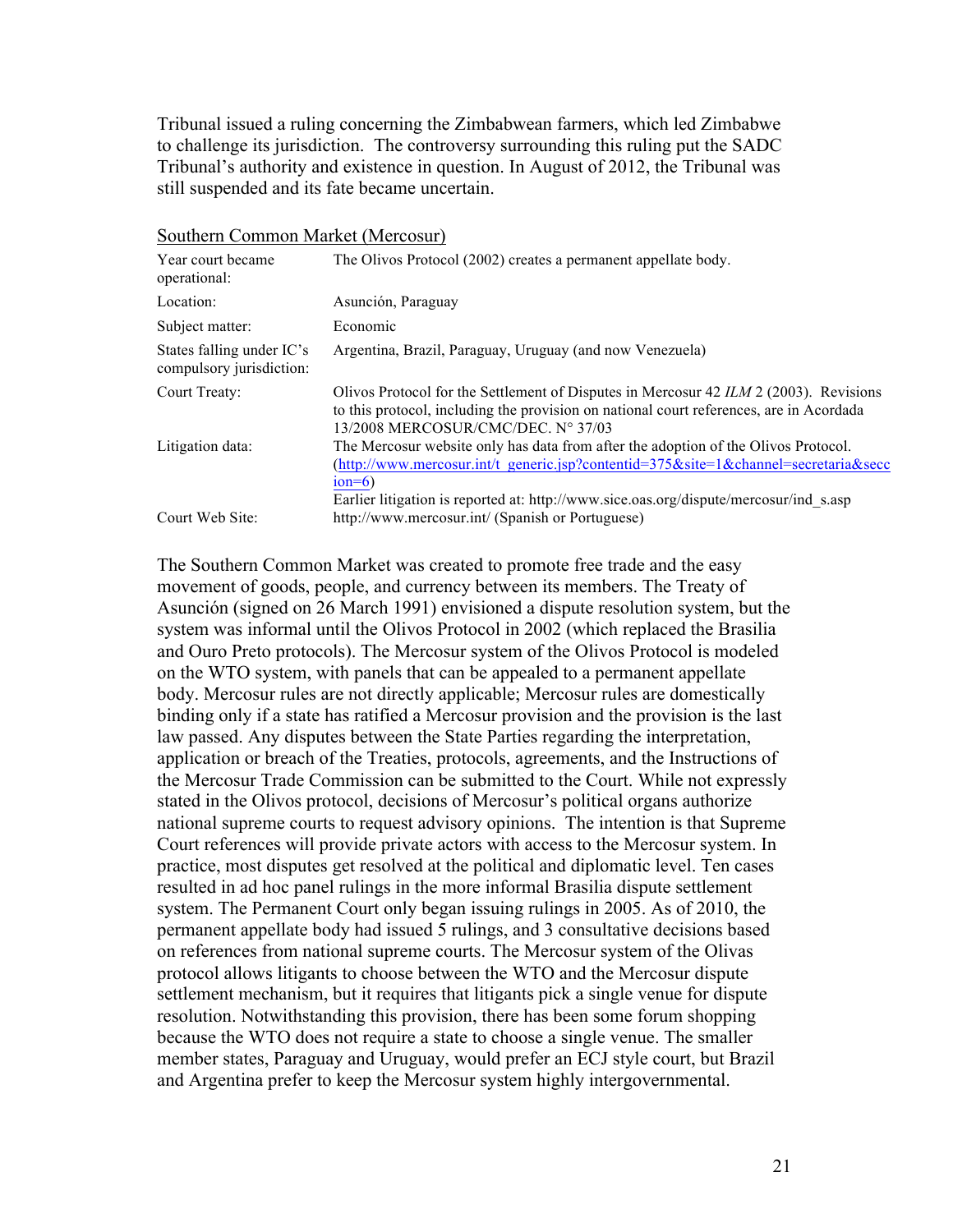# Special Court for Sierra Leone

| Year court became<br>operational: | 2002                                                                                          |
|-----------------------------------|-----------------------------------------------------------------------------------------------|
| Location:                         | Freetown, Sierra Leone                                                                        |
| Subject matter:                   | War Crime: Human Rights                                                                       |
| Member States:                    | The court's jurisdiction only applies to crimes committed during the Sierra<br>Leone conflict |
| Court Treaty:                     | Statute of the Special Court for Sierra Leone 34 ILM (1995) 482                               |
| Litigation data:                  | http://www.sc-sl.org/CASES/tabid/71/Default.aspx                                              |
| Court Web Site:                   | http://www.sc-sl.org/                                                                         |

Pursuant to an agreement between the U.N. and Sierra Leone, the Special Court for Sierra Leone was established to prosecute serious human rights violations and war crimes committed since November 1996. The Court prosecutes persons found responsible for acts against international humanitarian law and Sierra Leonean law. If authorized by the Security Council, the Court may also exercise jurisdiction over personnel present in Sierra Leone pursuant to international or regional agreements, or with the consent of the Sierra Leone government, if the sending State is unwilling or unable to conduct an investigation or prosecution. Though the Special Court and the national courts of Sierra Leone have concurrent jurisdiction, the former has primacy over the latter. The Court's most famous cases is proceeding; the indictment of Charles Taylor (see Chapter 7 for more).

| Year court became<br>operational:                        | 1994                                                                                                                                                                                                 |
|----------------------------------------------------------|------------------------------------------------------------------------------------------------------------------------------------------------------------------------------------------------------|
| Subject matter:                                          | Economic                                                                                                                                                                                             |
| States falling under<br>IC's compulsory<br>jurisdiction: | Benin, Burkina Faso, Cote d'Ivoire, Guinea, Bissau, Mali, Niger, Senegal,<br>and Togo                                                                                                                |
| Court Treaty:                                            | Treaty Establishing the West African Economic and Monetary Union and<br>Additional Protocol No. 1 relative to the Organs of Control of WAEMU<br>(UEMOA). Done in Dakar, Senegal on January 10, 1994. |
| Litigation data:                                         | Obtained from Court Registrar, May 2011.                                                                                                                                                             |
| Court Web Site:                                          | http://www.uemoa.int/organes/organes_controle.htm (French only)                                                                                                                                      |

#### West African Economic and Monetary Union (WAEMU) Court of Justice

The Court of Justice of WAEMU has jurisdiction over cases brought by any legal and natural person, member state, the Commission, and the Council of Ministers. National courts of member states may request preliminary rulings from the Court over issues concerning the Union law. The Commission may request the Court to review domestic legislations or judicial interpretations in member states to ensure that they comply with the Union law. The Court's judgments and orders are binding and final. They are directly enforceable in member states. Because members of the WAEMU also belong to other regional communities, the Court of Justice of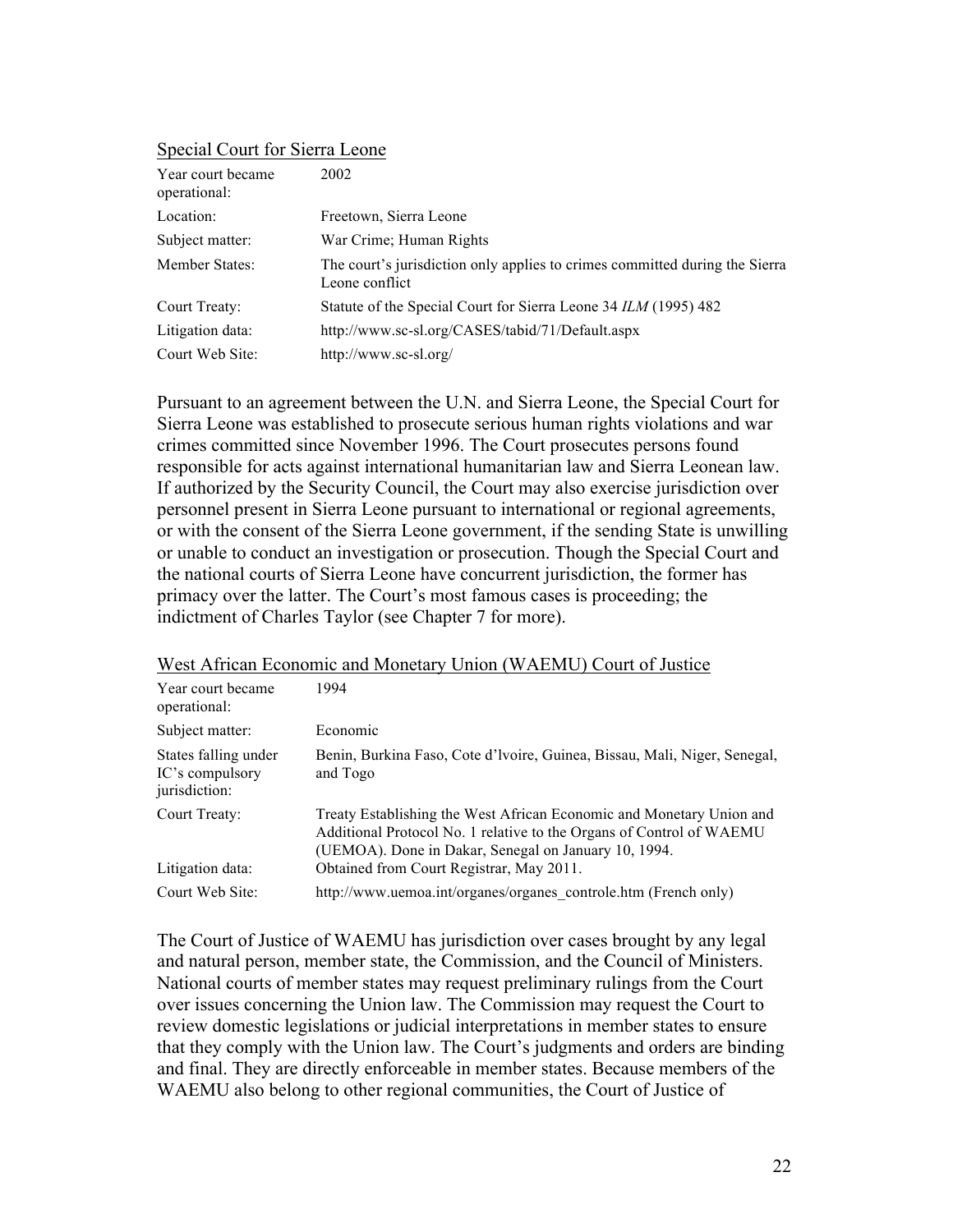WAEMU is subject to the competition from two other regional courts, the ECOWAS Court of Justice and the Common Court of Justice and Arbitration of **OHADA** 

| Year court<br>became<br>operational:                                    | 1994                                                                                                                                                                                                                                                                                                                                                                                                                                                 |
|-------------------------------------------------------------------------|------------------------------------------------------------------------------------------------------------------------------------------------------------------------------------------------------------------------------------------------------------------------------------------------------------------------------------------------------------------------------------------------------------------------------------------------------|
| Location:                                                               | Switzerland                                                                                                                                                                                                                                                                                                                                                                                                                                          |
| Subject<br>matter:                                                      | Trade                                                                                                                                                                                                                                                                                                                                                                                                                                                |
| <b>States</b><br>falling<br>under $IC's$<br>compulsory<br>jurisdiction: | 153 states to date: see http://www.wto.org/english/thewto e/whatis e/tif e/org6 e.htm                                                                                                                                                                                                                                                                                                                                                                |
| Court<br>Treaty:                                                        | Understanding on Rules and Procedures Governing the Settlement of Disputes 1869 UNTS<br>401; 33 ILM 1226 (1994)                                                                                                                                                                                                                                                                                                                                      |
| Litigation<br>data:                                                     | WTO data on Court Website below<br>For WTO, I use World Bank data through 2005, and work from WTO reports after 2005<br>GATT data compiled from (Hudec, 1993) and generously shared by Erik Reinhardt and Marc<br>Busch. For links to these sources see:<br>http://www9.georgetown.edu/faculty/ev42/ICdata files/Page483.htm<br>Appellate Body reports and appellate status updates:<br>http://www.wto.org/english/tratop_e/dispu_e/ab_reports_e.htm |
| Court Web<br>Site:                                                      | http://www.wto.org/english/tratop e/dispu e/dispu e.htm List of members:<br>http://www.wto.org/english/thewto e/whatis e/tif e/org6 e.htm                                                                                                                                                                                                                                                                                                            |

World Trade Organization Dispute Settlement Mechanism

The WTO's dispute settlement system has compulsory jurisdiction regarding trade disputes among WTO members. The Dispute Settlement Mechanism (DSM) does not render binding rulings, rather its rulings must be adopted by the Dispute Settlement Body to become binding. But adoption is pretty much automatic, so its rulings are seen as legally binding. When a trade dispute arises between two or more member states, any one of them can file a complaint in the WTO's DSM. Upon the filing of the complaint, the parties are obligated to enter into consultation. If the consultation fails to resolve the dispute, the parties can request a Panel decision. The Panel, composed of experienced jurists who are chose with input from the disputing states, conducts hearings and renders a report, which will be adopted if the Dispute Settlement Body (DSB) does not unanimously reject it. The parties can appeal the Panel ruling to the permanent Appellate Body, which has a standing membership. Functioning as an appellate court, the Appellate Body ody reviews the Panel ruling and submits its own decision to the DSB. Barring a unanimous rejection by the DSB members, the Appellate Body ruling is final and adopted for compliance by the concerned parties. Continued noncompliance will subject the party to authorized retaliation by the injured state. The WTO is used to resolve disputes involving a series of WTO agreements, including the Agreement on Trade-Related Aspects of